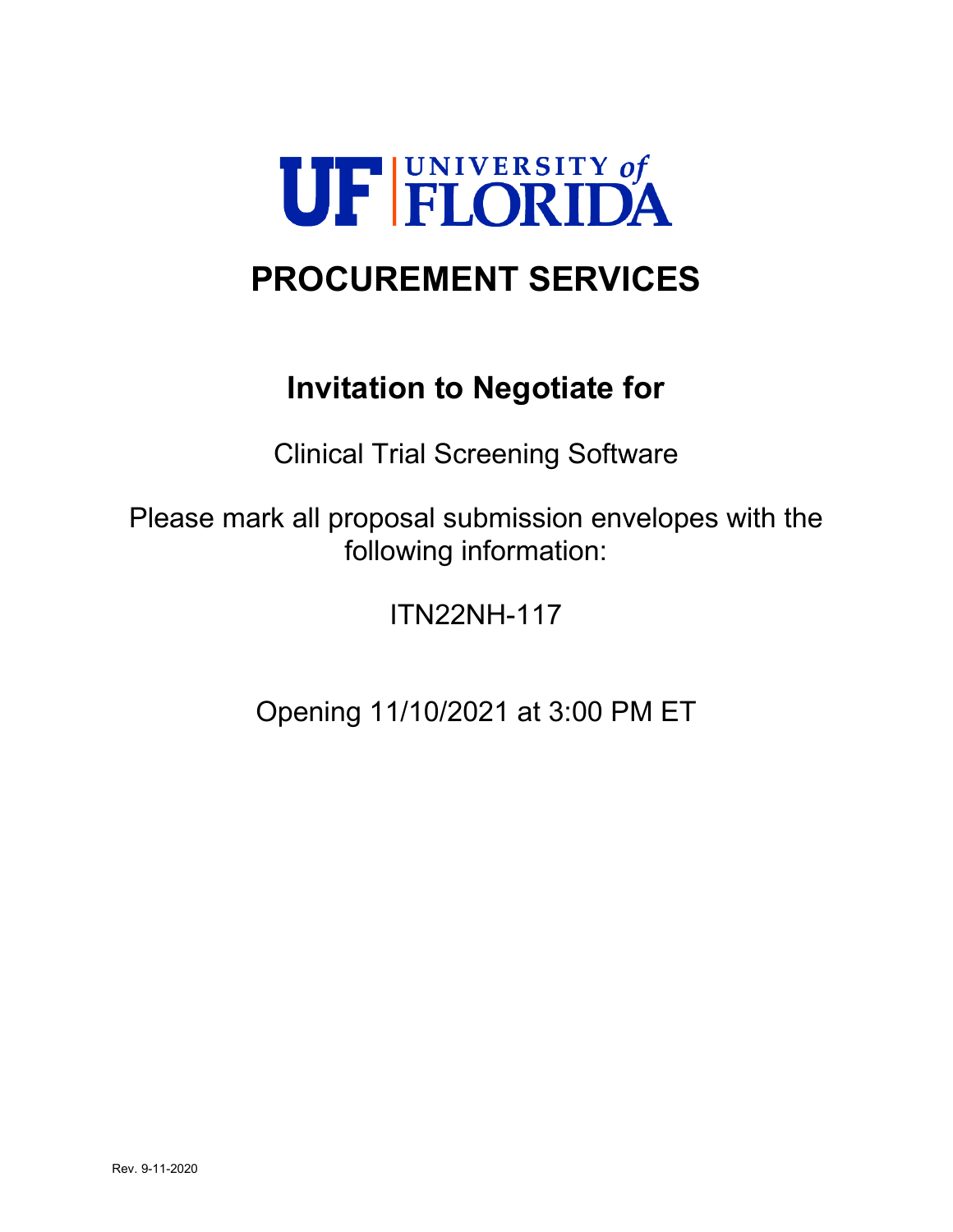# Contents

| 1.0 |        |                                                                              |  |
|-----|--------|------------------------------------------------------------------------------|--|
|     | 1.1    |                                                                              |  |
|     | 1.2    |                                                                              |  |
|     | 1.3    |                                                                              |  |
|     | 1.4    |                                                                              |  |
|     | 1.5    |                                                                              |  |
|     |        |                                                                              |  |
|     |        |                                                                              |  |
| 2.0 |        |                                                                              |  |
|     | 2.1    |                                                                              |  |
|     | 2.2    |                                                                              |  |
|     | 2.3    |                                                                              |  |
|     | 2.4    |                                                                              |  |
|     | 2.5    | Vendor Protest Procedure; Notice of Proposal Protest Bonding Requirement  8  |  |
|     | 2.6    |                                                                              |  |
|     | 2.7    |                                                                              |  |
|     | 2.8    |                                                                              |  |
|     | 2.9    |                                                                              |  |
|     | 2.10   | Determination of and Information Concerning Vendor's Qualifications  9       |  |
|     | 2.11   |                                                                              |  |
|     | 2.12   | Rejection of Vendor Counter-offers, Stipulations and Other Exceptions  10    |  |
|     | 2.13   |                                                                              |  |
|     | 2.14   |                                                                              |  |
|     |        |                                                                              |  |
| 3.0 |        |                                                                              |  |
|     | 3.1    |                                                                              |  |
|     | 3.2    |                                                                              |  |
|     | 3.3    |                                                                              |  |
|     |        |                                                                              |  |
|     |        |                                                                              |  |
| 4.0 |        |                                                                              |  |
|     | 4.1    |                                                                              |  |
|     | 4.1.1  |                                                                              |  |
|     | 4.1.2  |                                                                              |  |
|     | 4.1.3  |                                                                              |  |
|     | 4.1.4  |                                                                              |  |
|     | 4.1.5  |                                                                              |  |
|     | 4.1.6  |                                                                              |  |
|     | 4.2    |                                                                              |  |
|     | 4.2.1  |                                                                              |  |
|     | 4.2.2  |                                                                              |  |
|     | 4.2.3  | University Provides Information in Good Faith without Liability  14          |  |
|     | 4.2.4  |                                                                              |  |
|     | 4.2.5  | Questions, Communications and Inquires between the University and Vendors 14 |  |
|     | 4.2.6  | Addenda and the University's Response to Communications from Vendor  15      |  |
|     | 4.2.7  |                                                                              |  |
|     | 4.2.8  |                                                                              |  |
|     | 4.2.9  |                                                                              |  |
|     | 4.2.10 |                                                                              |  |
|     | 4.2.11 |                                                                              |  |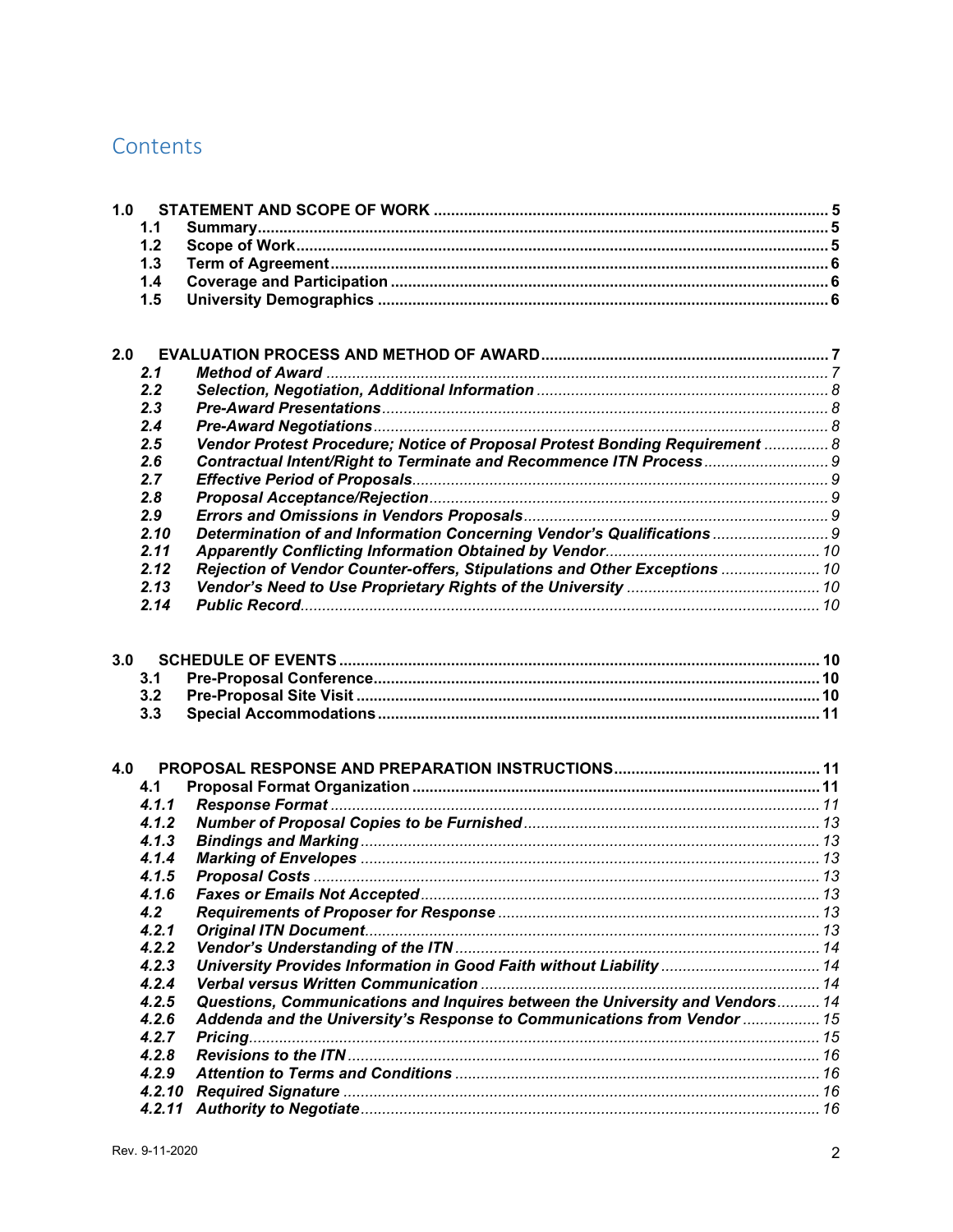| 4.2.13 Improper Business Relationships/Conflict of Interest Prohibited  17        |  |
|-----------------------------------------------------------------------------------|--|
| 4.2.14 Corrections, Changes, and Providing Information on Forms within the ITN 17 |  |
|                                                                                   |  |
|                                                                                   |  |
|                                                                                   |  |
| 4.2.18 University's Right to Use Vendor's Ideas/Proprietary Information 17        |  |

| 5.0  |  |
|------|--|
| 5.1  |  |
| 5.2  |  |
| 5.3  |  |
| 5.4  |  |
| 5.5  |  |
| 5.6  |  |
| 5.7  |  |
| 5.8  |  |
| 5.9  |  |
| 5.10 |  |
| 5.11 |  |
| 5.12 |  |
| 5.13 |  |
| 5.14 |  |
| 5.15 |  |
| 5.16 |  |
| 5.17 |  |

| 6.0 |      |  |
|-----|------|--|
|     | 6.1  |  |
|     | 6.2  |  |
|     | 6.3  |  |
|     | 6.4  |  |
|     | 6.5  |  |
|     | 6.6  |  |
|     | 6.7  |  |
|     | 6.8  |  |
|     | 6.9  |  |
|     | 6.10 |  |
|     | 6.11 |  |
|     | 6.12 |  |
|     | 6.13 |  |
|     | 6.14 |  |
|     | 6.15 |  |
|     | 6.16 |  |
|     | 6.17 |  |
|     | 6.18 |  |
|     | 6.19 |  |
|     | 6.20 |  |
|     | 6.21 |  |
|     | 6.22 |  |
|     | 6.23 |  |
|     | 6.24 |  |
|     | 6.25 |  |
|     | 6.26 |  |
|     |      |  |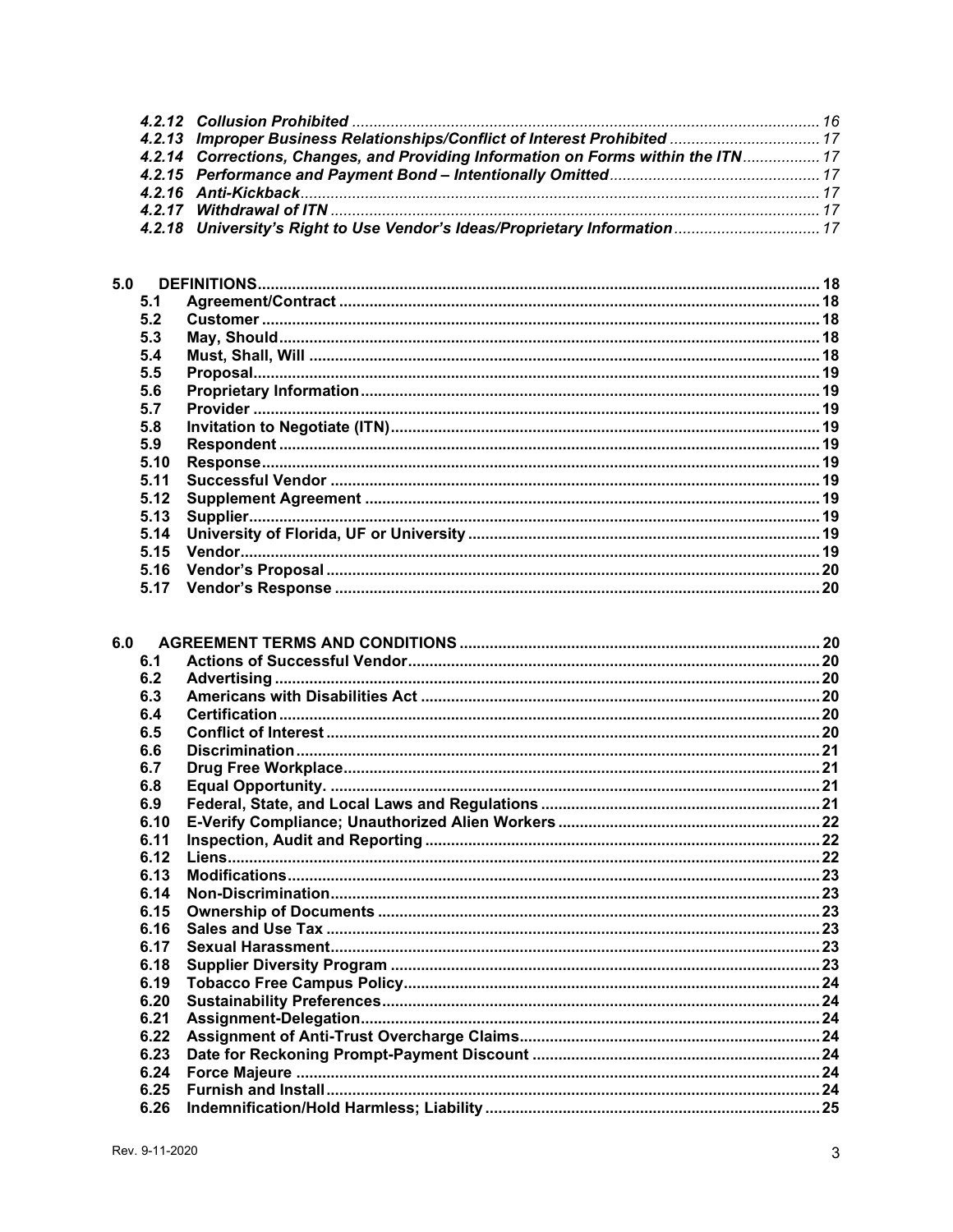| 6.27   |                                                                               |  |
|--------|-------------------------------------------------------------------------------|--|
| 6.28   |                                                                               |  |
| 6.29   |                                                                               |  |
| 6.30   |                                                                               |  |
| 6.31   |                                                                               |  |
| 6.32   |                                                                               |  |
| 6.33   | Notice to Vendors of Asbestos-Containing Materials in University Buildings 27 |  |
| 6.34   |                                                                               |  |
| 6.35   |                                                                               |  |
| 6.36   |                                                                               |  |
| 6.37   |                                                                               |  |
| 6.38   |                                                                               |  |
| 6.39   |                                                                               |  |
| 6.40   |                                                                               |  |
| 6.41   |                                                                               |  |
| 6.42   |                                                                               |  |
| 6.43   |                                                                               |  |
| 6.44   |                                                                               |  |
| 6.45   |                                                                               |  |
| 6.46   |                                                                               |  |
| 6.47   |                                                                               |  |
| 6.48   |                                                                               |  |
| 6.48.1 |                                                                               |  |
|        |                                                                               |  |
|        |                                                                               |  |
| 6.48.4 |                                                                               |  |
| 6.48.5 |                                                                               |  |
| 6.48.6 |                                                                               |  |
| 6.48.7 |                                                                               |  |
| 6.48.8 |                                                                               |  |
| 6.49   |                                                                               |  |
| 6.50   |                                                                               |  |
| 6.51   |                                                                               |  |
| 6.52   |                                                                               |  |
| 6.53   |                                                                               |  |
| 6.54   |                                                                               |  |
| 6.55   |                                                                               |  |
| 6.56   |                                                                               |  |
| 6.57   |                                                                               |  |
| 6.58   |                                                                               |  |
| 6.59   |                                                                               |  |
| 6.60   |                                                                               |  |
| 6.61   |                                                                               |  |
| 7.0    |                                                                               |  |
| 7.1    |                                                                               |  |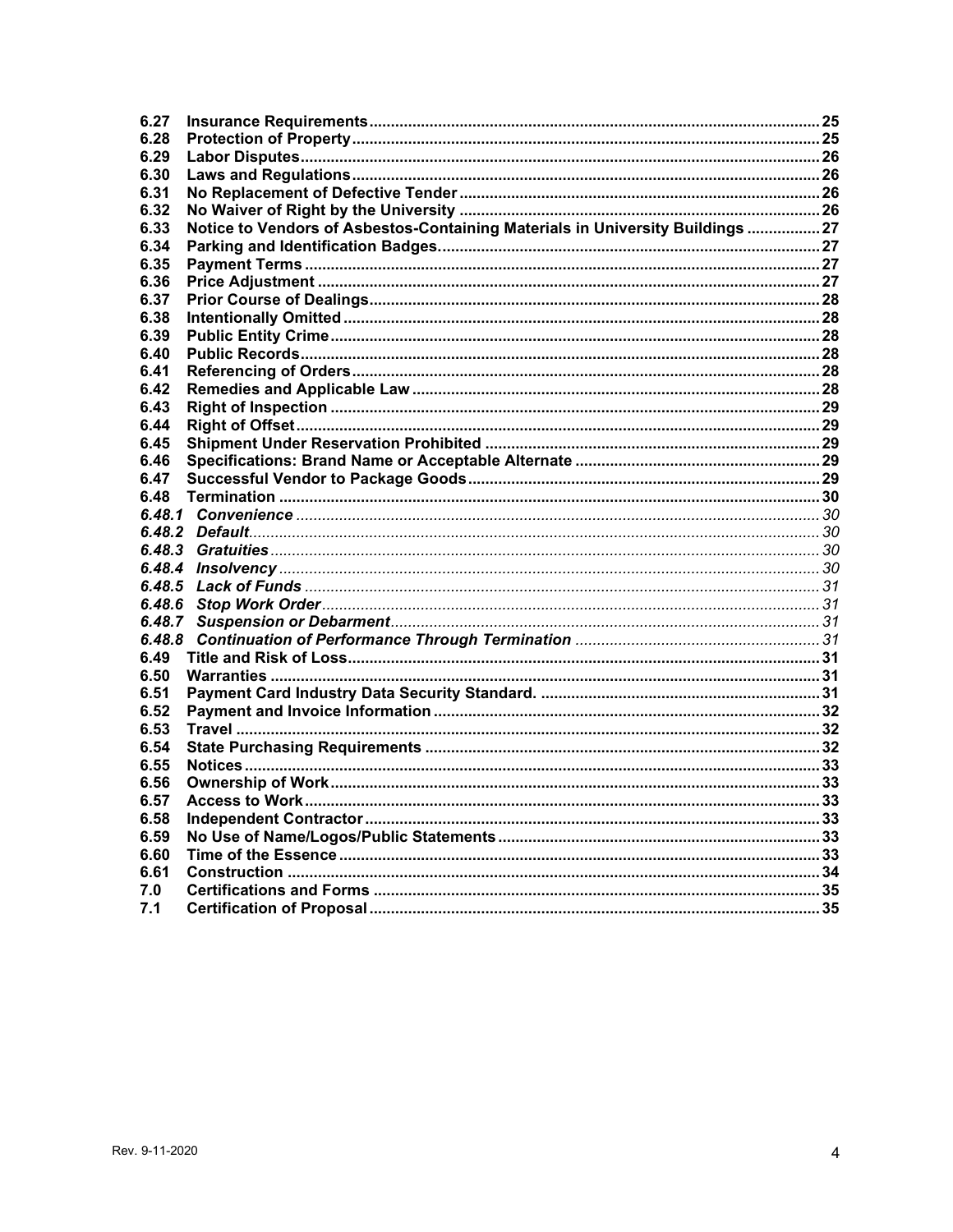#### <span id="page-4-0"></span>**1.0 STATEMENT AND SCOPE OF WORK**

#### <span id="page-4-1"></span>**1.1 Summary**

The University of Florida Health Cancer Center (UFHCC) and its members are an integral part of the UF Health system, which encompasses six health colleges, nine research centers/institutes, 10 hospitals, two veterinary hospitals and a host of physician medical practices and outpatient services throughout North Central and Northeast Florida. Additionally, more than 90% of the center's members also serve as faculty; the Cancer Center boasts members from 11 UF colleges. Members may also hold affiliations with other institutes and centers across the university or serve as physicians for the UF Health Shands family of hospitals and clinical programs.

The UFHCC stands alone in the state of Florida in its unique ability to blend comprehensive patient care and innovative research in a collaborative, multidisciplinary environment. It boasts a membership of more than 280 researchers and clinicians from across the University of Florida and UF Health, the Southeast's most comprehensive academic health center. The UFHCC and its members are dedicated to providing leading-edge cancer care and conducting original research for the prevention, early diagnosis, and treatment of cancer.

The UFHCC maintains a robust clinical trial portfolio of over 350 active clinical trials. The center specializes in interventional treatment studies providing patients access to over 150 trials involving novel cancer therapeutics. Approximately 12% of the cancer patients who come into our healthcare system annually end up enrolling on one of our available treatment trials. The UFHCC would like to see that figure rise to 15-18% of our annual reportable cases and is interested in exploring potential software solutions to systematically match our patients with all available clinical trials.

## <span id="page-4-2"></span>**1.2 Scope of Work**

UF Health Cancer Center is seeking an automated solution that integrates with the Electronic Medical Record (EMRs) of the UF Health system (i.e., Epic) and allows clinicians and staff to identify, recommend and match patients to all availably appropriate UF clinical trials.

## **Requirements:**

Business Requirements

- 1. Ability to derive discrete values from internal and external (EPIC and external medical records) structured and unstructured documents.
- 2. Ability to interface with and incorporate reference datasets, standardized ontologies, and curated databases.
- 3. Ability to create, store, and use a curated knowledge base.
- 4. Ability to interface with UF Health Cancer Center's clinical and research systems and enterprise data warehouse.
- 5. Ability for user to interact with solution via a graphical user interface (GUI).
- 6. Ability to integrate with the existing workflow or allow customization.
- 7. Ability to curate patient-level data pertaining to commonly used eligibility criteria for clinical trials.
- 8. Ability to develop algorithms for matching patients to clinical trials with high performance metrics (e.g., specificity and sensitivity of the algorithms). The performance metrics on these algorithms need to be reported and locally validated using UFHCC trials and patient data.
- 9. Ability to identify all patients eligible for a selected clinical trial based on inclusion and exclusion criteria, as well as considerations of local environment (e.g., clinical workflow, scheduled appointments, documentation encounters).
- 10. Ability to identify all trials with selected clinical and/or molecular characteristics in the eligibility criteria.
- 11. Ability to identify historical occurrence of a particular biomarker to support opening a clinical trial and estimate enrollment.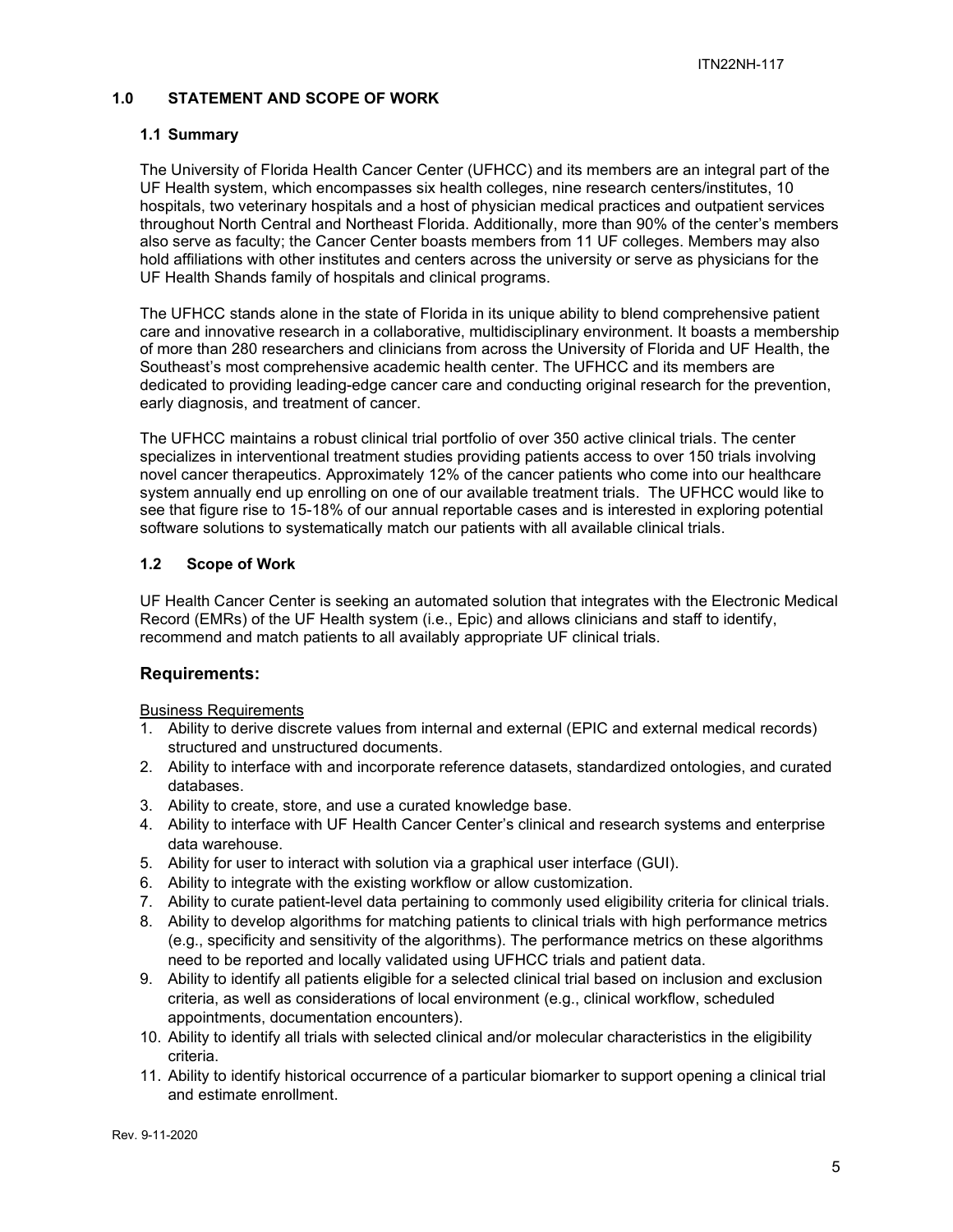- 12. Ability to interface with reference laboratories (outside UF) via Application Programming Interface (API).
- 13. Ability to interface with the institution's Clinical Trials Management System (CTMS), OnCore, via API.

## Reporting Requirements

- 1. Ability to provide tracking tools and decision support for Clinical Trials Office staff and clinicians.
- 2. Ability to review historical clinical trial matches and accruals.
- 3. Ability to project future clinical trial matches and accruals.
- 4. Ability to manage institutional clinical trial portfolio.
- 5. Ability to review key performance indicators including total actionable genetic results generated, clinical recommendations made, results of clinical recommendations, outcomes, drug prescribing, toxicity, and more.
- 6. Preferred ability to report at patient, trial, provider, clinic, department, enterprise and diagnostic code cohort levels
- 7. Ability to view patient-level clinical and treatment timelines.

#### Timeline

Desire to have an automated screening solution fully implemented and ready for use on or before March 31, 2022.

#### <span id="page-5-0"></span>**1.3 Term of Agreement**

The term of this Agreement will be for an initial period of three (3) years, with an option to renew based on satisfactory performance and the written approval of both parties for up to three (3) additional one (1) year periods.

#### <span id="page-5-1"></span>**1.4 Coverage and Participation**

The intended coverage of this ITN and any Agreement resulting from this solicitation shall be for the use of all Departments at the University of Florida. With the consent and agreement of the Successful Vendor, the other state universities, community colleges, district school boards, other educational institutions, and other governmental agencies, may assess and access an Agreement resulting from this solicitation issued and administered by the University of Florida.

The University reserves the right to add and/or delete elements, or to change any element of the coverage and participation at any time without prior notification and without any liability of any kind or amount.

#### <span id="page-5-2"></span>**1.5 University Demographics**

The University of Florida is a major public land-grant research university. The state's oldest, largest, and most comprehensive university, the University of Florida is among the nation's most academically diverse public universities. The University has a long history of established programs in international education, research, and service. It is one of only 17 public land-grant universities nationwide and the only university in Florida belonging to the Association of American Universities. With more than 50,000 students, the University of Florida is now one of the five largest universities in the nation.

The University of Florida has a 2,000-acre campus and more than 900 buildings (including 170 with classrooms and laboratories). The northeast corner of campus is listed as a historic district on the National Register of Historic Places.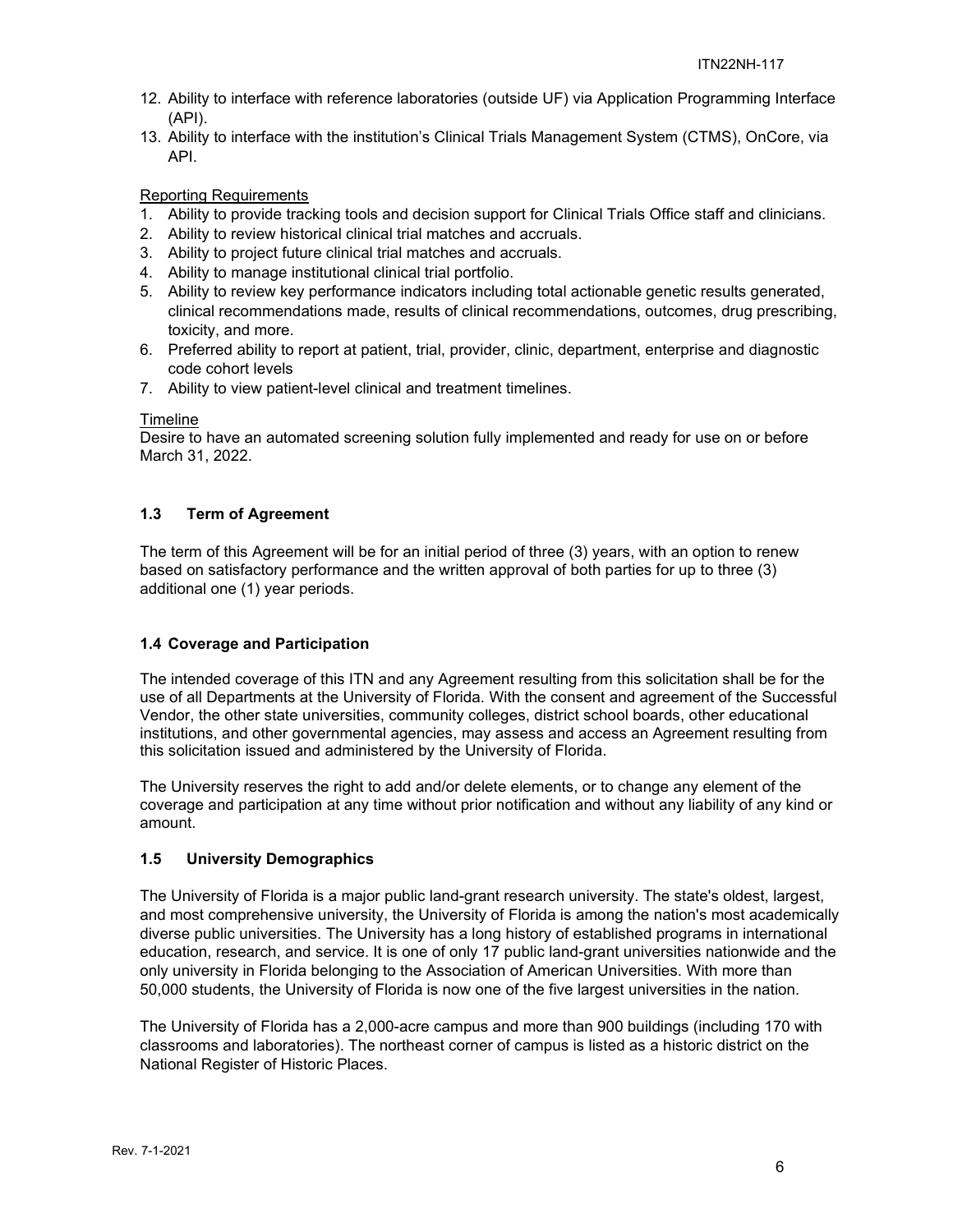UF has a long history of established programs in international education, research and service. It is one of only 17 public, land-grant universities that belong to the Association of American Universities, the higher-education organization comprising the top 62 public and private institutions in North America. UF is consistently ranked among the nation's top universities: No. 7 in U.S. News & World Report's "Top Public Schools" (2020); No. 2 in Kiplinger's "Best Values in Public Colleges" (2017); and No. 3 on the Forbes list of best value public universities (2019). Additionally, UF ranked No. 6 in the New York Times list of universities that do the most to help low-income students (2015) and No. 3 in the Milken Institute's ranking of Best Universities for Technology Transfer.

As the state's oldest and most comprehensive university, tracing its beginnings to a small seminary in 1853, UF is now among the nation's most academically diverse public universities. with an enrollment of 54,000 students annually. UF is home to 16 colleges and more than 170 research centers and institutes and offers nearly 300 graduate degree programs. Only five other universities nationwide have as many programs of study on one campus as the University of Florida.

Several qualities distinguish UF among today's leading public research universities.

The first is its highly comprehensive breadth on a single campus, facilitating interdisciplinary collaboration among, for example, faculty within the adjacent colleges of journalism, engineering and medicine. The second is its unwavering support from the state of Florida, which has endorsed UF's drive to become one of the nation's very best public research universities – supporting those efforts since 2013 with hundreds of millions of dollars in additional funding to grow its faculty ranks. UF's third exceptional quality is its dynamism. Like the state of Florida, now the nation's third- largest and among its fastest-growing, UF is undergoing rapid transformation as it pursues its overarching aspiration "to be a premier university that the state, nation and world look to for leadership."

For any additional information about the University of Florida, please visit the University's web page at: [www.ufl.edu.](http://www.ufl.edu/)

## <span id="page-6-0"></span>**2.0 EVALUATION PROCESS AND METHOD OF AWARD**

#### <span id="page-6-1"></span>**2.1 Method of Award**

The evaluation of each response to this ITN will be based on its overall competence, compliance, format, and organization. The Award shall be made to the responsive and responsible vendor whose proposal is determined to be the most advantageous to the University of Florida, taking into consideration the following evaluation criteria listed below. Pricing may be a criterion. However, the University is under no obligation whatsoever to select as most responsive the proposal that demonstrates the lowest pricing.

The contract will consist of the University's ITN, the proposal with any and all revisions, award letter, purchase order, and any signed agreement between the parties, as stated in that agreement.

Vendors whose proposals are not accepted will be notified after a final selection has been made by public posting of the selected proposer(s). This public posting functions as the rejection of all other proposals. This posting will be made to https://procurement.ufl.edu/vendors/schedule-of-bids/

#### **Evaluation Criteria**

Vendor proposals will be evaluated based upon how well each Vendor's plans meet the University's needs. Specific consideration will be given to the following responses in no particular order or weighting: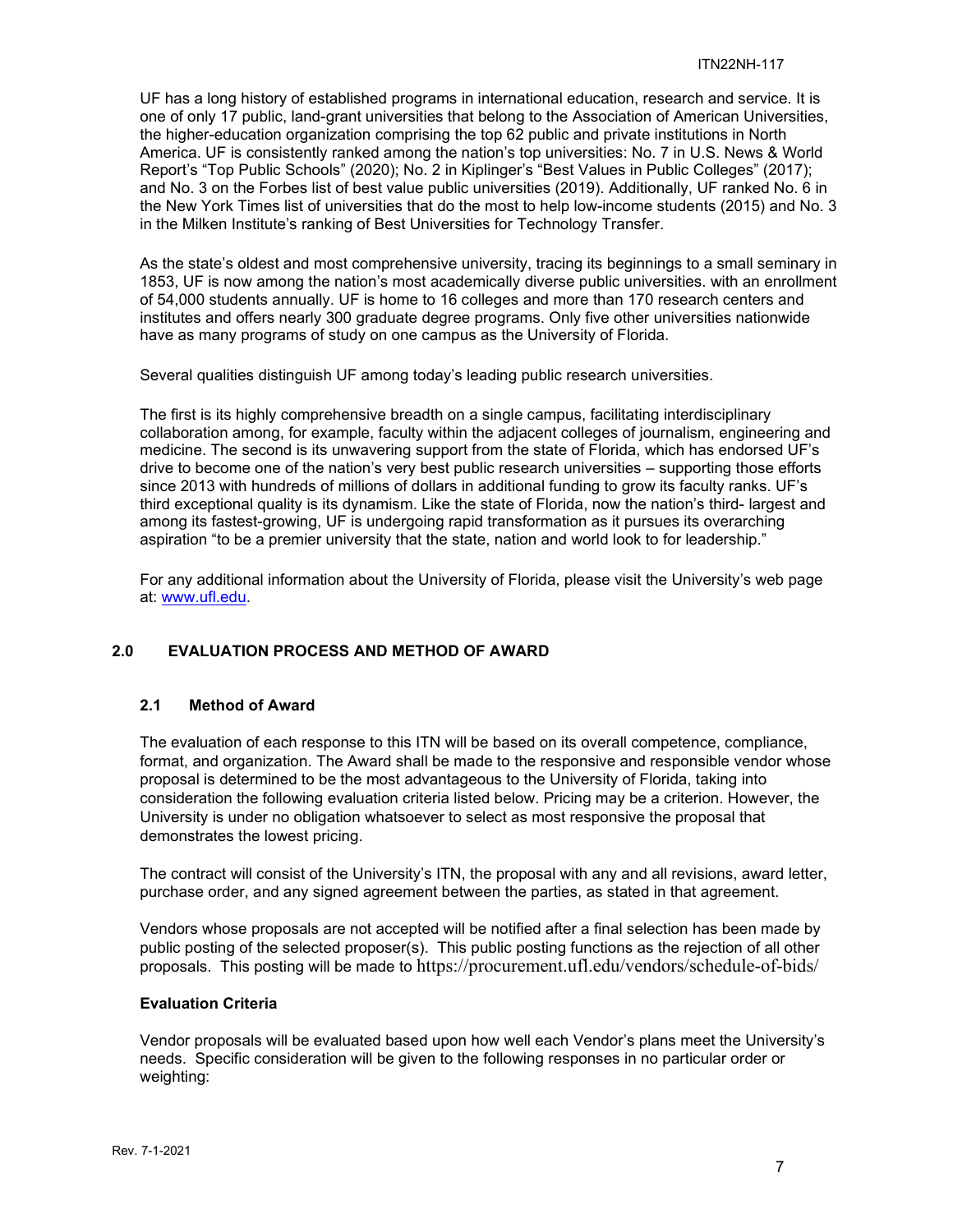- Ability to meet the UFHCC's stated business requirements
- Ability to meet the UFHCC's stated reporting requirements
- Experience with other institutions, specifically NCI designated cancer centers
- Proposed implementation plan
- Integration with current workflow
- Future development/release plans
- Ability to meet or exceed desired timeline
- Ability to work across the entire UF College of Medicine research enterprise
- Compliance with UF IT standards and security requirements
- Financial offering pricing model/cost for services
- Additional "value add" services, i.e., services proposed by the vendor in addition to the services required by the university that will enhance the process and/or the final outcome(s)
- Compliance with federal / state guidelines
- Acceptance of University of Florida terms & conditions.

#### <span id="page-7-0"></span>**2.2 Selection, Negotiation, Additional Information**

Although the University reserves the right to negotiate with any vendor or vendors to arrive at its final decision and/or to request additional information or clarification on any matter included in the proposal, it also reserves the right to select the most responsive vendor or vendors without further discussion, negotiation, or prior notice. The University may presume that *any proposal is a best-andfinal offer.*

The University also reserves the right to award to the next highest evaluated, responsive and responsible bidder for any and all groups, subgroups, or items in the event of vendor default, nonperformance, non-compliance or similar issues affecting the University's ability to obtain services at any time throughout the contract period.

#### <span id="page-7-1"></span>**2.3 Pre-Award Presentations**

The University reserves the right to require presentation from any and all vendors, in which they may be asked to provide or they may provide information in addition to that provided in their proposals.

#### <span id="page-7-2"></span>**2.4 Pre-Award Negotiations**

The University reserves the right to negotiate prior to award with vendors for purpose of addressing the matters set forth in the following list, which may not be exhaustive.

- Resolving minor difference and typographical errors
- Terms and conditions
- Clarifying necessary details and responsibilities
- Emphasizing important issues and points
- Receiving assurances from vendors
- Obtaining the lowest and best pricing and/or revenue agreement

#### <span id="page-7-3"></span>**2.5 Vendor Protest Procedure; Notice of Proposal Protest Bonding Requirement**

Any vendor protest to a University decision or intended decision with regard to this ITN is subject to Florida Board of Governors' (BOG) Regulations 18.002 and 18.003. Any vendor who files an action protesting a decision or intended decision shall post at the time of the filing the formal written protest, a bond, payable to the University of Florida, in an amount equal to the lessor of 10% of the estimated value of the protestor's proposal or 10% of the University's estimated expenditure during the contract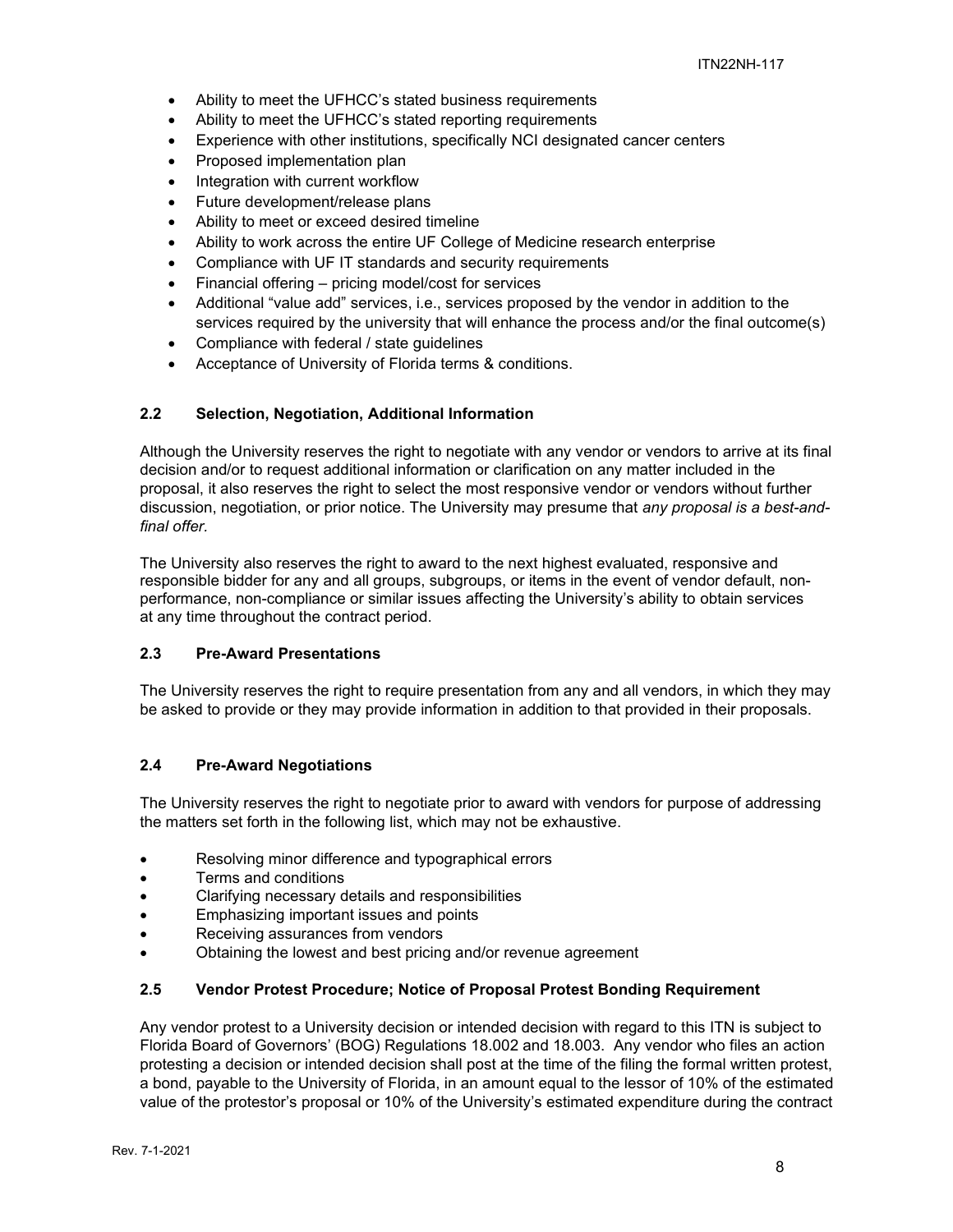term:, or \$10,000. The bond shall be conditioned upon the payment of all costs which may be adjudged against the vendor. In lieu of a bond, the University will accept a cashier's check or money order in the amount of the bond.

#### <span id="page-8-0"></span>**2.6 Contractual Intent/Right to Terminate and Recommence ITN Process**

The University intends to contract with one or more vendors whose proposal(s) are considered to be in the best interests of the University. However, the University may terminate this ITN process at any time up to notice of award, without prior notice, and without liability of any kind or amount. Further, the University reserves the right to commence one or more subsequent ITN processes seeking the same or similar products or services covered hereunder. In the event of cancellation or termination, the University reserves the right to award the contract to another Offeror, cancel in its entirety, or to request new proposals, whichever is in the best interest of University of Florida.

#### <span id="page-8-1"></span>**2.7 Effective Period of Proposals**

Under this ITN, the University shall hold that vendors' responses to this ITN shall remain in effect for a period of ninety (90) days following the closing date, in order to allow time for evaluation, approval, and award of the contract. Any vendor who does not agree to this condition shall specifically communicate in its proposal such disagreement to the University, along with any proposed alternatives. This University may accept or reject such proposed alternatives without further notification or explanation.

#### <span id="page-8-2"></span>**2.8 Proposal Acceptance/Rejection**

The University reserves the right to reject any or all proposals. Such rejection may be without prior notice and shall be without any liability of any kind or amount to the University. The University shall not accept any proposal that the University deems not to be in its best interests. The University shall reject proposals submitted after the closing date and time.

## <span id="page-8-3"></span>**2.9 Errors and Omissions in Vendors Proposals**

The University may accept or reject any vendor's proposal, in part or in its entirety, if such proposal contains errors, omissions, or other problematic information. The University may decide upon the materiality of such errors, omissions, or other problematic information.

#### <span id="page-8-4"></span>**2.10 Determination of and Information Concerning Vendor's Qualifications**

The University reserves the right to determine whether a vendor has the ability, capacity, and resources necessary to perform in full any contract resulting from this ITN. The University may request from vendors information it deems necessary to evaluate such vendors' qualifications and capacities to deliver the products and/or services sought hereunder. The University may reject any vendor's proposal for which such information has been requested but which the vendor has not provided. Such information may include but is not limited to:

- Financial resources
- Personnel resources
- Physical resources
- Internal financial, operating, quality assurance, and other similar controls and policies
- Resumes of key executives, officers, and other personnel pertinent to the requirements of the ITN
- Customer references
- Disclosures of complaints or pending actions, legal or otherwise, against the vendor
- The University reserves the right to check references with current customers as provided by the vendor and with any customers the University identifies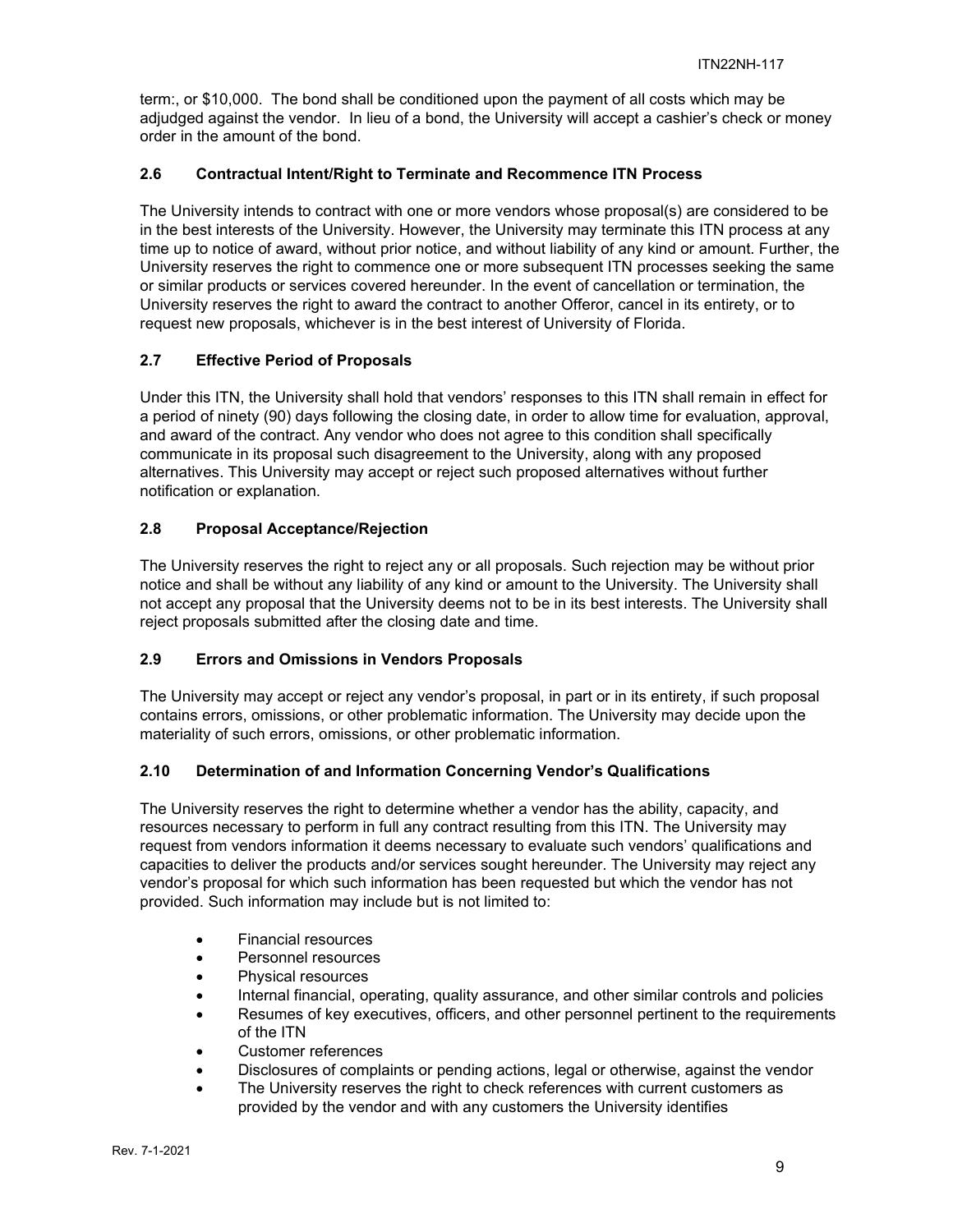## <span id="page-9-0"></span>**2.11 Apparently Conflicting Information Obtained by Vendor**

The University is under no obligation whatsoever to honor or observe any information that may apparently conflict with any provision herein, regardless of whether such information is obtained from any office, agent, or employee of the University. Such information shall not affect the vendor's risks or obligations under a contract resulting from this ITN.

#### <span id="page-9-1"></span>**2.12 Rejection of Vendor Counter-offers, Stipulations and Other Exceptions**

Any vendor exception, stipulation, counter-offer, requirement, and/or other alternative term or condition shall be considered rejected unless specifically accepted in writing by the University and thereafter incorporated into any contract resulting from this ITN.

#### <span id="page-9-2"></span>**2.13 Vendor's Need to Use Proprietary Rights of the University**

All information proprietary to the University and disclosed by the University to any vendor shall be held in confidence by the vendor and shall be used only for purposes of the vendor's performance under any contract resulting from this ITN.

#### <span id="page-9-3"></span>**2.14 Public Record**

On the earlier of (i) the time the University provides notice of a decision or intended decision, or (ii) 30 days after the final competitive sealed proposals are all opened, whichever occurs earlier, vendor proposals may be disclosed as public record.

#### <span id="page-9-4"></span>**3.0 SCHEDULE OF EVENTS**

The following is the tentative schedule that will apply to this ITN but may change in accordance with the University's needs.

| 10/06/2021                        | Issuance of ITN                          |
|-----------------------------------|------------------------------------------|
| $10/15/2021 - 5:00 \text{ PM ET}$ | <b>Technical Questions/Inquiries Due</b> |
| 10/20/2021                        | Reponses to Inquires sent out            |
| $11/10/2021 - 3:00 \text{ PM ET}$ | <b>ITN Closes/Opening of Proposals</b>   |

## <span id="page-9-5"></span>**3.1 Pre-Proposal Conference**

There will be no pre-proposal conference for this solicitation.

The purpose of the conference is to provide for questions and answers regarding terms, conditions, or specifications of the ITN. Answers to any questions that might arise will be in the form of Addenda to the Invitation to Negotiate prior to the proposal opening. All such revisions must be acknowledged by signature and returned with the proposal.

The Procurement Staff may choose to call for additional pre-proposal conference(s) if, in the sole judgment of the Procurement Staff, there is a need for such conference(s) in order to promote competition.

## <span id="page-9-6"></span>**3.2 Pre-Proposal Site Visit**

There will be no pre-proposal site visit for this solicitation.

A pre-proposal site visit may be held for vendors who intend to respond to this ITN. The purpose of the site visit is to acquaint the vendors with the conditions under which the work must be performed. The University will not be responsible for additional compensation if the vendor does not acquaint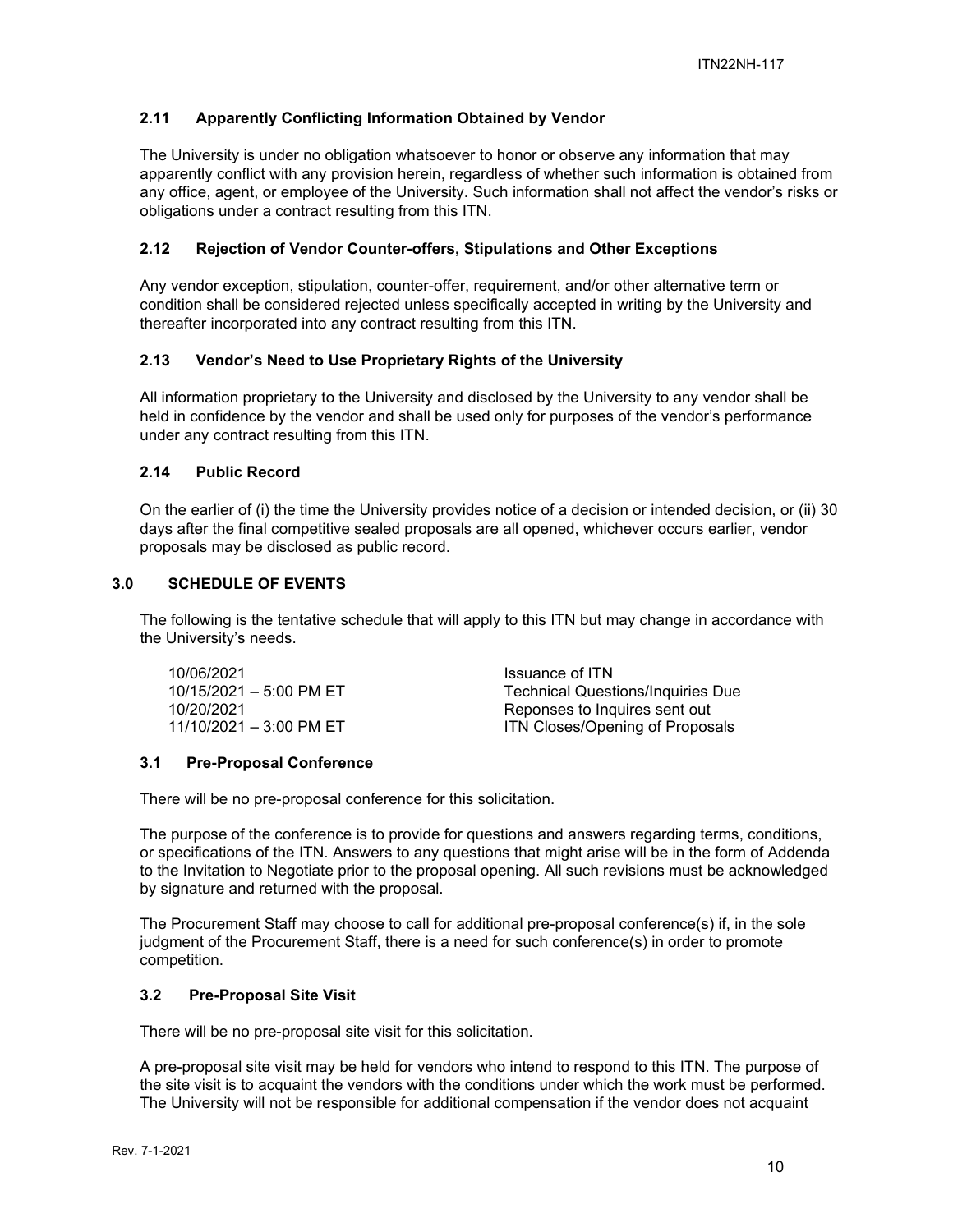themselves with all the available conditions and information nor shall it relieve the vendor from any responsibility for properly performing the work.

#### <span id="page-10-0"></span>**3.3 Special Accommodations**

If special accommodations are needed in order to attend a pre-proposal meeting or a proposal opening, contact Nicola Heredia or email at nheredia@ufl.edu three (3) business days prior to preproposal meeting or proposal opening.

#### <span id="page-10-1"></span>**4.0 PROPOSAL RESPONSE AND PREPARATION INSTRUCTIONS**

Proposals must be delivered sealed and addressed to: University of Florida Procurement Services 971 Elmore Drive Gainesville, FL 32611-5250 ITN# Vendor Name:

on or prior to **11/10/2021 3:00 PM**.

#### **The above address is a valid campus address for any courier service.**

It is the vendor's responsibility to assure that the proposal is delivered at the proper time and place of the proposal opening. Proposals which for any reason are not so delivered will not be considered. The University shall not accept proposals received by facsimile or email. The University shall, at the specified closing date and time, open all proposals that are otherwise in order. The University will allow interested parties to attend such opening for purposes of identifying which vendors have responded. The University will make no immediate decision at such time, and there will be no disclosure of any information contained in any proposal until the earlier of (i) the time University provides notice of a decision or intended decision, or (ii) 30 days after the final competitive sealed proposals are all opened, whichever occurs earlier, at which time the vendor proposals become public record. When multiple solicitations have been scheduled to open at the same date and time, the University will open solicitations that have interested individuals present in sequential order by solicitation number. The University will hold unopened any proposals received after the closing date and time, and will not consider such proposals. The University reserves the right to retain or dispose of such proposals at its discretion; however, the University may return such proposals to their related vendors, but only at such vendor's request and at no cost or expense whatsoever to the University.

If only one proposal is received, Procurement may delay the opening in order to determine why other vendors did not respond and to encourage other vendors to respond.

## <span id="page-10-2"></span>**4.1 Proposal Format Organization**

Original proposal and all copies must be on  $8\frac{1}{2}$  x11 text weight paper, double-sided, using binding tabs that will facilitate the distribution and evaluation of the proposals. Proposals should be printed when possible on paper containing a high level of post-consumer recycle content. Proposals should conform to the tabbed format below as well as the requirements of sections 4.1.2, 4.1.3 and 4.1.4.

## <span id="page-10-3"></span>**4.1.1 Response Format**

• Submit one (1) original copy and four (4) copies of the response in hard copy form. The original response must contain the original manual signature of the authorized person signing the proposal, and the electronic copy of the proposal.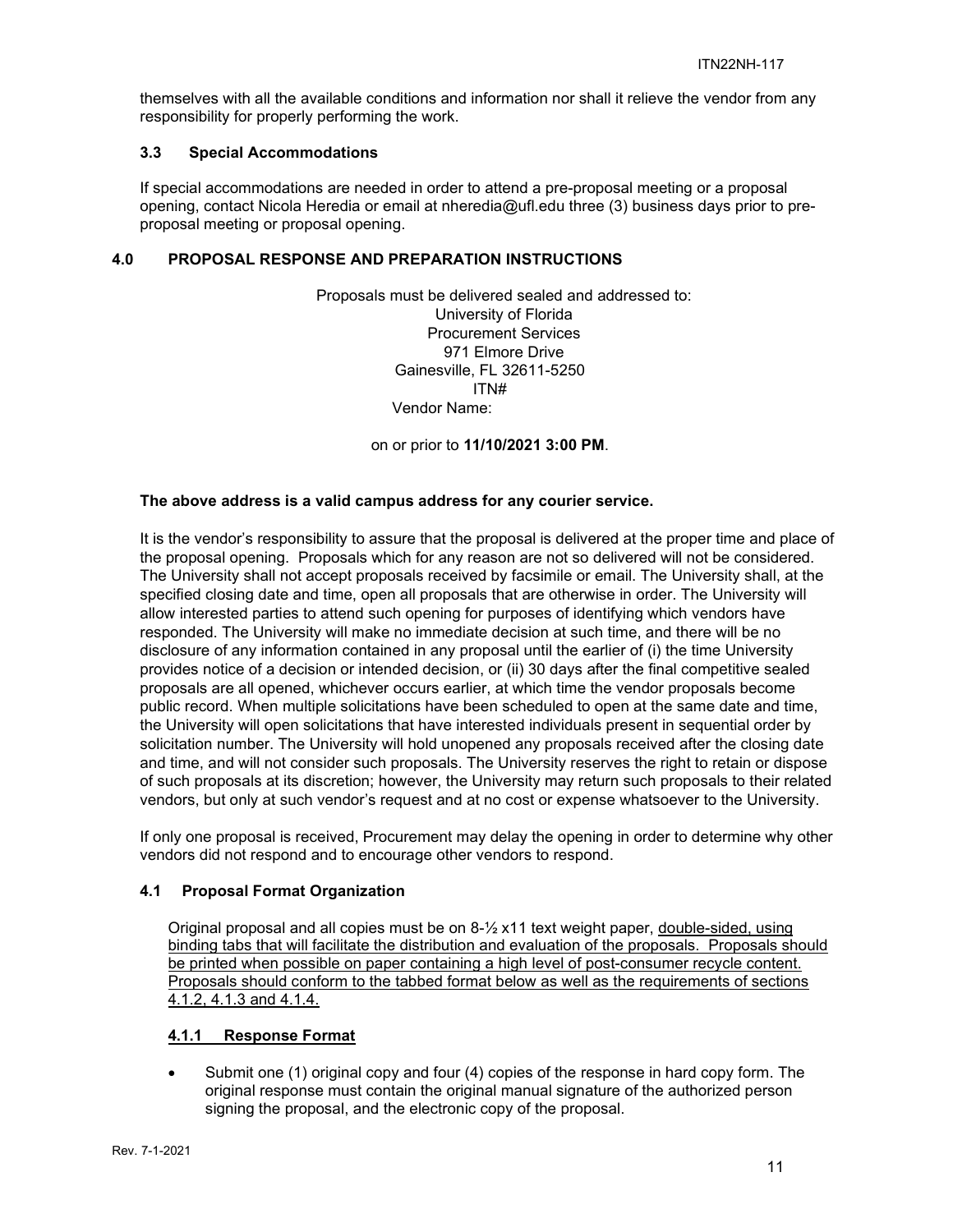- Submit one (1) copy of the initial response on PC compatible media (CD/DVD or USB flash drive), preferably in Word®.
- The outer carton of the response must display clearly and conspicuously the following identifying information, The ITN number, name, vendor name and due date and is sealed; submit one (1) original and four (4) copies of the vendor's proposal in hard copy form.
- The offer's response must include the information and required submittals described, tabbed and numbered as shown below, with all information appearing in the Tab in which it was requested.
- Questions and requests for information may not be rearranged, regrouped, or divided in any way.
- All information and required submittals requested MUST BE in both hardcopy and electronic and included in your written response.

#### *Failure to adhere to this condition may cause your response to be rejected without further evaluation.*

- Information submitted that is not requested by the University may be considered to be supplemental, not subject to evaluation by the committee members.
- If there is any information or required submittals which due to size or binding cannot be incorporated following the proper tab, the vendor must provide information following the numbered tab, telling the evaluator where the information can be found in the response.
- Tabular / Paginated Format:
- o **Tab 1**: Completed and signed Certification of Proposal form, and/or signed and completed acknowledgement forms for any addenda issued. Please include contact name(s) and title(s) of the individual(s) responsible for the company's proposal and negotiation during this ITN process. Please include the Organizational chart beginning with your account management team through CEO of your company.
- o **Tab 2**: Please indicate the total number of healthcare center/system implementations and/or partnerships of the product(s), solution(s), and/or service(s) in the last three years, the sizes of the clients and the number of end users utilizing the product(s), solution(s), and/or service(s). Provide contact information for at least three (3) customers of a similar size and scope system, including name, address, telephone, and email address of the client. Please include any industry awards that Respondent's product(s), solution(s), and/or service(s) has received, the awarding party, and the date received.
- o **Tab 3:** A one to two page executive summary of the vendor's proposal, including brief descriptions of the company's expertise and how the vendor plans to address the University's requirements. What are the key attributes that make Respondent's product(s), solution(s), and/or service(s) stand out in the market place as an ideal fit for UF and the goals UF Health Cancer Center is trying to achieve? What level of additional production or development will be offered to meet UF Health Cancer Center's needs?
- o **Tab 4**: Provide a brief history of the product(s), solution(s), and/or service(s) including the date of first launch or production, major developments, and any previous ownership if applicable. What is the current version of the proposed product(s), solution(s), and/or service(s)? When is the next significant version expected to be released? Can different versions of the product(s), solution(s), and/or service(s) co-exist? What level of additional production or development will be offered to meet UF Health Cancer Center's needs? What is the release schedule for major and minor product, service, or solution updates and what are the processes involved for sites to request specific product updates?
- o **Tab 5**: Please describe if the product can meet the recruitment needs of clinical trials across the research enterprise or if it is limited to the oncology space. If limited, please provide timelines/plans to expand the software to allow for enterprise-wide trial recruitment.
- o **Tab 6:** Please provide detailed technical description of the solutions, especially the required interfaces (data or API) with various UF Health hospital information systems (e.g., Epic, lab systems, OnCore, etc).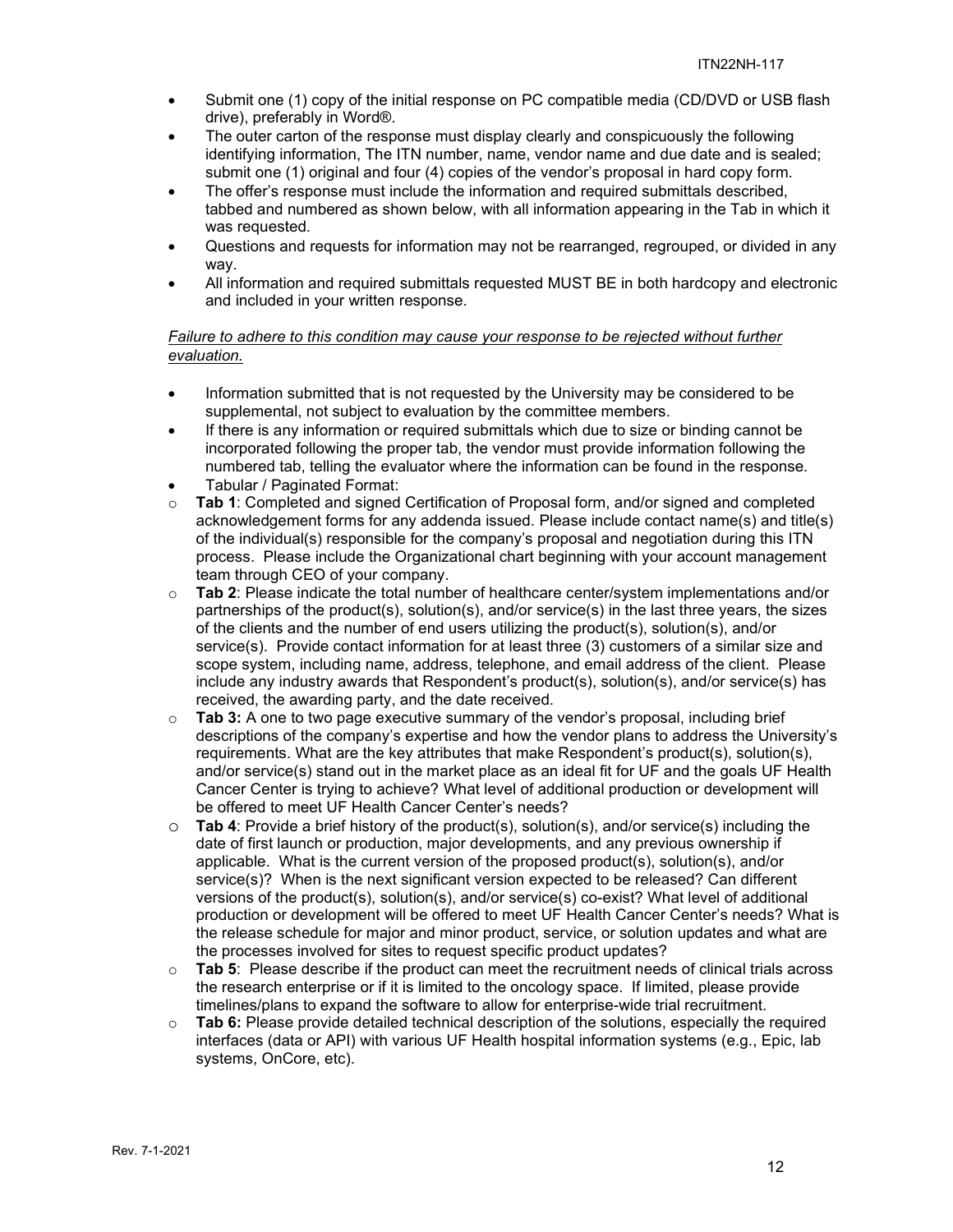- o **Tab 7:** Please provide detailed implementation plans and an estimate of the development/integration effort that the UF Health system would need to provide to support the integration of the solution.
- o **Tab 8:** Please provide detailed typical clinical workflows (if available) and a detailed data flow (e.g., what data from what source systems, e.g., Epic, and what enriched data would the solution be able to provide).
- o **Tab 9**: Please describe the process of producing "best value" for University and its users, through creative marketing, small business & diversity programs, "green" initiatives, and/or other programs.
- o **Tab 10: P**lease describe any financial considerations/pricing and flexibility of the vendor.
- o **Tab 11:** Provide an itemized list of concerns with University terms and conditions and, where appropriate, suggest preferred alternate language. UF will not negotiate terms not identified at the time of submittal.

#### <span id="page-12-0"></span>**4.1.2 Number of Proposal Copies to be Furnished**

Submit one (1) hardcopy original of the initial response and one copy on PC compatible media (CD/DVD or USB flash drive), preferably in Word® and/or Excel®, along with four (4) hardcopies each marked "Copy".

## <span id="page-12-1"></span>**4.1.3 Bindings and Marking**

Vendors shall ensure that the original and each copy are individually bound. When submitting more than one (1) proposal, vendors shall ensure that units are clearly marked; for example, as "Original of Proposal One", "Copy One of Proposal One", "Original of Proposal Two", "Copy One of Proposal Two", and so on.

This Contract shall inure to the benefit of, and shall be binding upon, the parties hereto and their respective permitted successors and assigns.

## <span id="page-12-2"></span>**4.1.4 Marking of Envelopes**

Vendors shall ensure that the outer carton of the response must display clearly and conspicuously the following identifying information: ITN #: ITN22NH-117 Opening date and time: 11/10/2021 3:00 PM ET.

## <span id="page-12-3"></span>**4.1.5 Proposal Costs**

The University is not liable in any manner or to any extent for any cost or expense incurred by any vendor in the preparation, submission, presentation, or any other action connected with proposing or otherwise responding to this ITN. Such exemption from liability applies whether such costs are incurred directly by the vendor or indirectly through the vendor's agents, employees, assigns or others, whether related or not to the vendor.

#### <span id="page-12-4"></span>**4.1.6 Faxes or Emails Not Accepted**

The University shall not accept proposals received by fax or email.

#### <span id="page-12-6"></span><span id="page-12-5"></span>**4.2 Requirements of Proposer for Response**

#### **4.2.1 Original ITN Document**

Procurement Services shall retain the ITN, and all related terms and conditions, exhibits and other attachments, in original form in an archival copy. Any modification of these, in the vendor's submission, is grounds for immediate disqualification.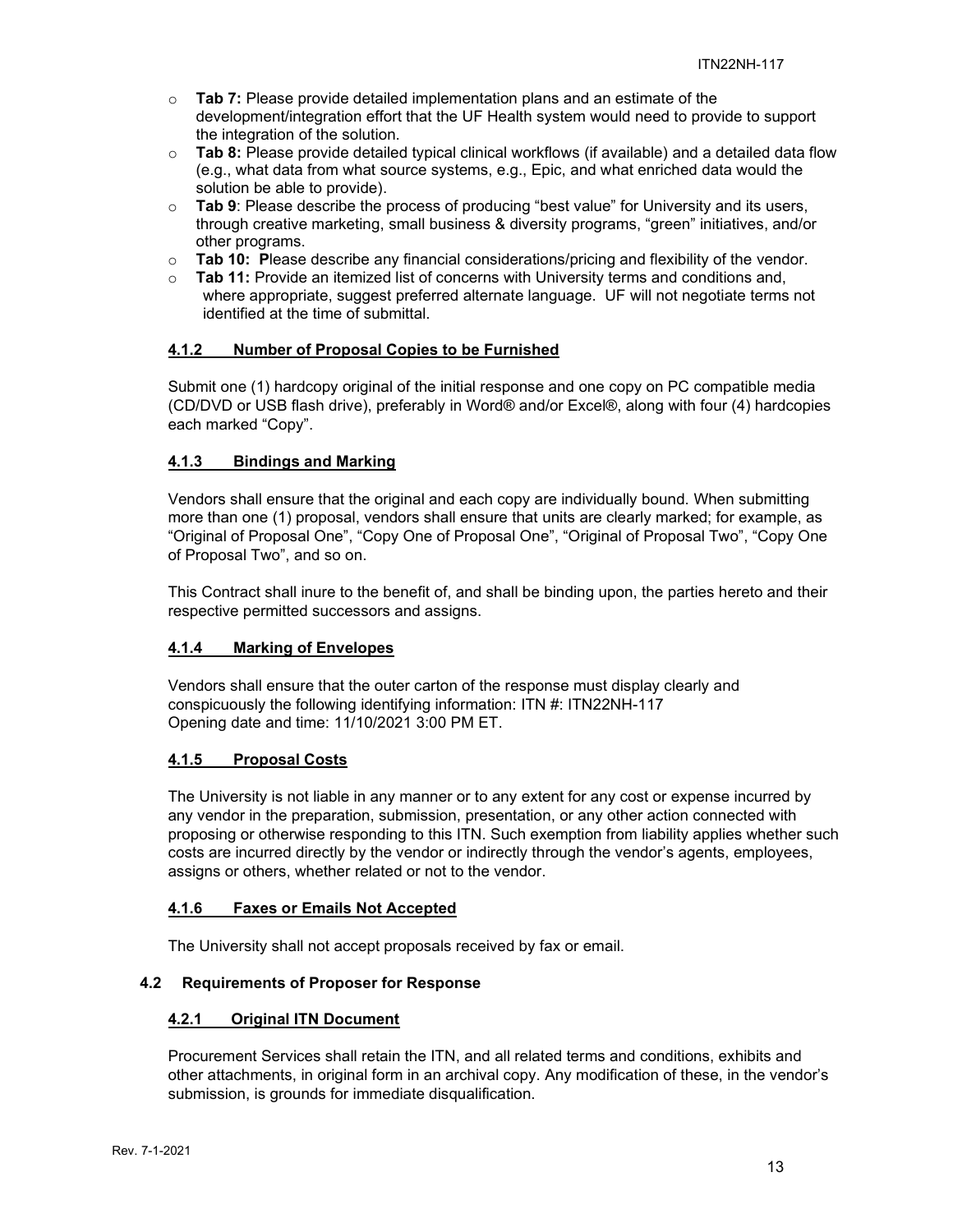#### <span id="page-13-0"></span>**4.2.2 Vendor's Understanding of the ITN**

In responding to this ITN, the vendor accepts the responsibility fully to understand the ITN in its entirety, and in detail, including making any inquiries to the University as necessary to gain such understanding. The University reserves the right to disqualify any vendor who demonstrates less than such understanding. Further, the University reserves the right to determine, at its sole discretion, whether the vendor has demonstrated such understanding. Related to this, the University's right extends to cancellation of award if award has been made. Such disqualification and/or cancellation shall be at no fault, cost or liability whatsoever to the University.

#### <span id="page-13-1"></span>**4.2.3 University Provides Information in Good Faith without Liability**

All information provided by the University in this ITN is offered in good faith. Individual items are subject to change at any time. The University makes no certification that any item is without error. The University is not responsible or liable for any use of the information, or for any claims attempted to be asserted there from.

#### <span id="page-13-2"></span>**4.2.4 Verbal versus Written Communication**

Verbal communication shall not be effective unless formally confirmed in writing by the specified University Procurement staff in charge of managing this ITN's process. In no case shall verbal communication override written communication.

#### <span id="page-13-3"></span>**4.2.5 Questions, Communications and Inquires between the University and Vendors**

Vendor inquiries, questions and requests for clarification related to this ITN are to be directed, in writing, to:

> University of Florida Procurement Services 971 Elmore Drive Gainesville, FL 32611-5250

Attn: Nicola Heredia Telephone No: 352-294-1155 E-mail Address: nheredia@ufl.edu

Applicable terms and conditions herein shall govern communications and inquiries between the University and vendors, as they relate to this ITN.

**Informal communications** shall include, but are not limited to, requests from/to vendors or vendors' representatives of any kind or capacity, to/from any University employee or representative of any kind or capacity, with the exception of Procurement Services, for information, comments, speculation, etc. Inquiries for clarifications and information that will not require addenda may be submitted verbally to the Procurement Staff named, above, at any time.

**Formal communications** shall include but are not limited to the following.

• Questions concerning this ITN must be submitted in writing and be received prior to 10/15/2021 5:30 PM/ET.

• Errors and omissions in this ITN and enhancements. Vendors shall bring to the University's attention any discrepancies, errors, or omissions that may exist within this ITN. Vendors shall recommend to the University any enhancements in respect to this ITN, which might be in the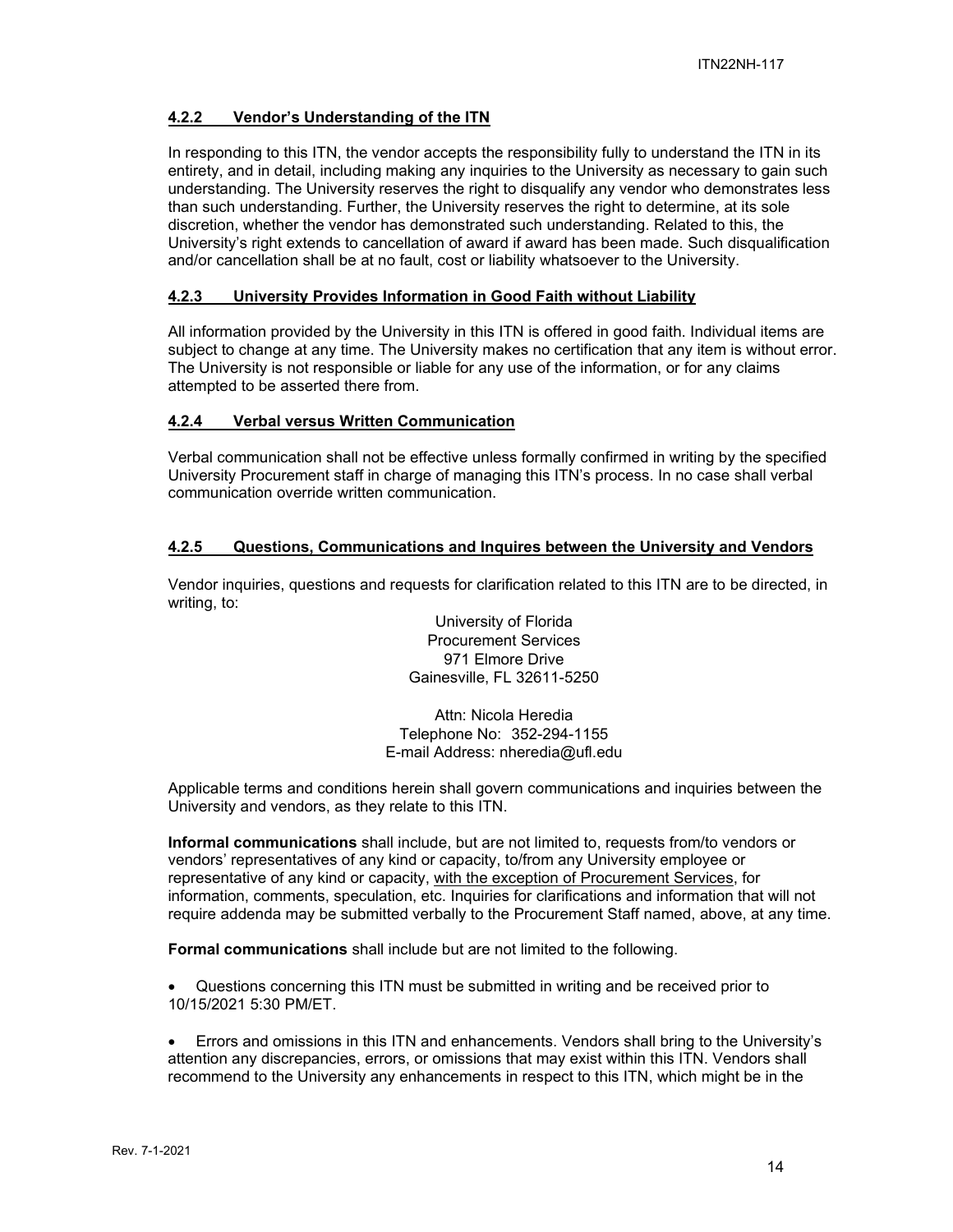University's best interests. These must be submitted in writing and be received prior to 10/15/2021 5:30 PM/ET.

• Inquiries about technical interpretations must be submitted in writing and be received prior to 10/15/2021 5:30 PM ET.

• Inquiries for clarifications/information that will not require addenda may be submitted verbally to the Procurement Staff named above at any time during this process.

- Verbal and/or written presentations and pre-award proposals under this ITN.
- Addenda to this ITN.

Informal communications shall cease on the date of distribution of this ITN and formal communications shall commence. On the date that the University completes the award process for this ITN and executes the resulting contract with the successful Vendor, informal communications may resume and formal communications must cease.

#### <span id="page-14-0"></span>**4.2.6 Addenda and the University's Response to Communications from Vendor**

The University will make a good-faith effort to provide a written response to each question or request for clarification that requires addenda within five (5) University business days.

#### *All addenda will be posted to our web site only:*

<https://procurement.ufl.edu/vendors/schedule-of-bids/>

#### • *Vendors who want the addenda supplied to them in another form must notify the Procurement Staff listed in Section 4.2.5 above of that request. Otherwise, it will be the vendor's responsibility to check the web site for any additional information and addenda concerning this ITN.*

The University will not respond to any questions/requests for clarification that require addenda, if received by the University after **10/15/2021 5:30 PM ET**.

#### <span id="page-14-1"></span>**4.2.7 Pricing**

Vendors shall indicate pricing in the appropriate spaces and/or areas provided in this ITN. Vendors shall ensure that any departure from this condition results in an offer that is clearly cross-referenced to the applicable sections within this ITN. For any material departure from this condition, vendors shall provide clear and unambiguous explanations how the departure relates in detail to the applicable sections within this ITN. If the vendor responds with an "All or None" proposal, it shall be clearly and unambiguously marked as such.

The University may presume and hold as the vendor's final offer all pricing and/or revenue offerings, whether stated as amounts or percentages, and/or whether or not offered on an all-ornone basis, if not specified by the vendor. The University may accept or reject in part or entirely the vendor's pricing when such offerings are not on an all-or-none basis. The University prohibits the changing of pricing after the ITN closing date and time. Unless otherwise specifically proposed by the vendor, the University reserves the right to hold such pricing and/or revenue proposal as effective for the entire intended contract term. The University may prescribe the manner and method by which pricing shall be communicated in the vendor's proposal. The University may reject any proposal in which the pricing does not conform to such prescribed manner and method.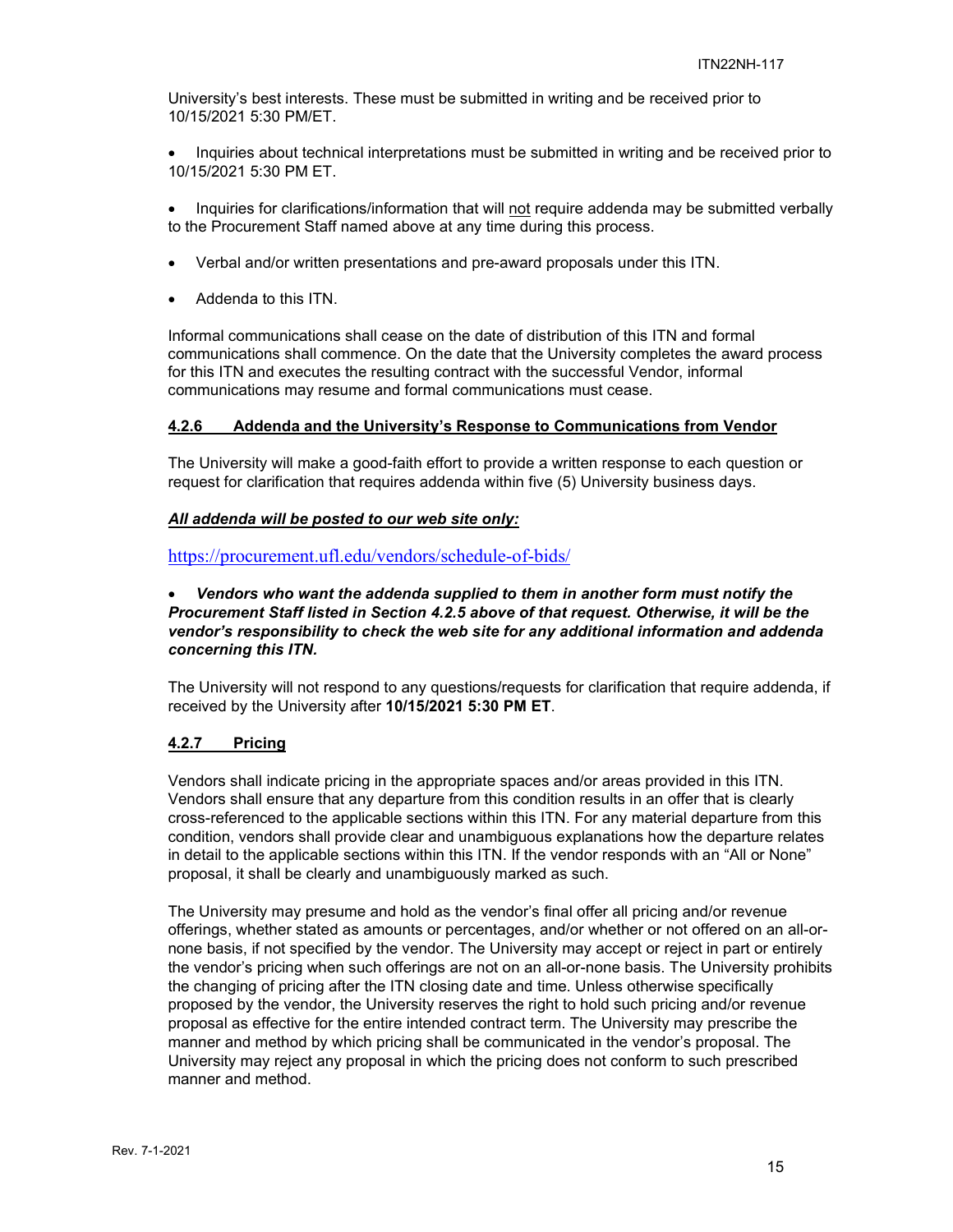## <span id="page-15-0"></span>**4.2.8 Revisions to the ITN**

The University may revise any part of this ITN for any reason by issuing addenda. The University will communicate additional information and addenda to this ITN by posting them on our web site.

## <https://procurement.ufl.edu/vendors/schedule-of-bids/>

#### • **Vendors that want the revisions supplied to them in another way must notify the Procurement Staff listed in this document of that request. Otherwise, it will be the vendor's responsibility to check the web site for any additional information and addenda concerning this ITN.**

Vendors are responsible for the information contained in such addenda, whether or not they acknowledge receipt. The University is under no obligation to communicate such addenda to vendors who notify the University that they will not be responding this ITN. The University may determine whether an addendum will be considered as part of this ITN and/or as part of any contract resulting there from. The University shall reject vendors' responses to addenda if such responses are received after the ITN closing date and time.

## <span id="page-15-1"></span>**4.2.9 Attention to Terms and Conditions**

Vendors are cautioned to thoroughly understand and comply with all matters covered under the Terms and Conditions section of this ITN. The successful Vendor is expected to enter into a form of agreement. The University agreement terms and conditions included in this ITN are intended to be incorporated into this agreement. PROPOSALS THAT ARE CONTINGENT UPON ANY CHANGES TO THESE TERMS AND CONDITIONS MAY BE DEEMED TO BE NON-RESPONSIVE AND MAY BE REJECTED (within the University's sole discretion).

## <span id="page-15-2"></span>**4.2.10 Required Signature**

The University may reject any vendors' response if it is not signed as indicated and/or required by the areas, spaces, or forms provided within this ITN.

## <span id="page-15-3"></span>**4.2.11 Authority to Negotiate**

Representatives of the vendor(s) selected to participate in oral negotiation(s) shall be first required to submit written authorization from the company CEO or CFO attesting to the fact that the company's lead negotiator is authorized to bind the company to the terms and conditions agreed to during negotiations and as contained in the vendor's best and final offer. The provision of such authorization shall be a prerequisite to continuation in the ITN process. The University shall not enter into extensive contract negotiations with the selected vendor(s) after the negotiation process has been completed. If the University determines that a company awarded a contract based on this ITN does not honor all aspects of the agreement reached during the negotiations in the best and final offer, the University reserves the right to immediately cancel the award, and to place the company on the University's suspended vendor list.

Company negotiators must enter the negotiations prepared to speak on behalf of the vendor's company. The University reserves the right to immediately terminate negotiations with any company whose representatives are not empowered to, or who will not, make decisions during the negotiation session. Vendors are reminded that the University may elect not to solicit a best and final offer from any company whose representative(s) have been unable or unwilling to commit to decisions reached during the verbal negotiation process.

## <span id="page-15-4"></span>**4.2.12 Collusion Prohibited**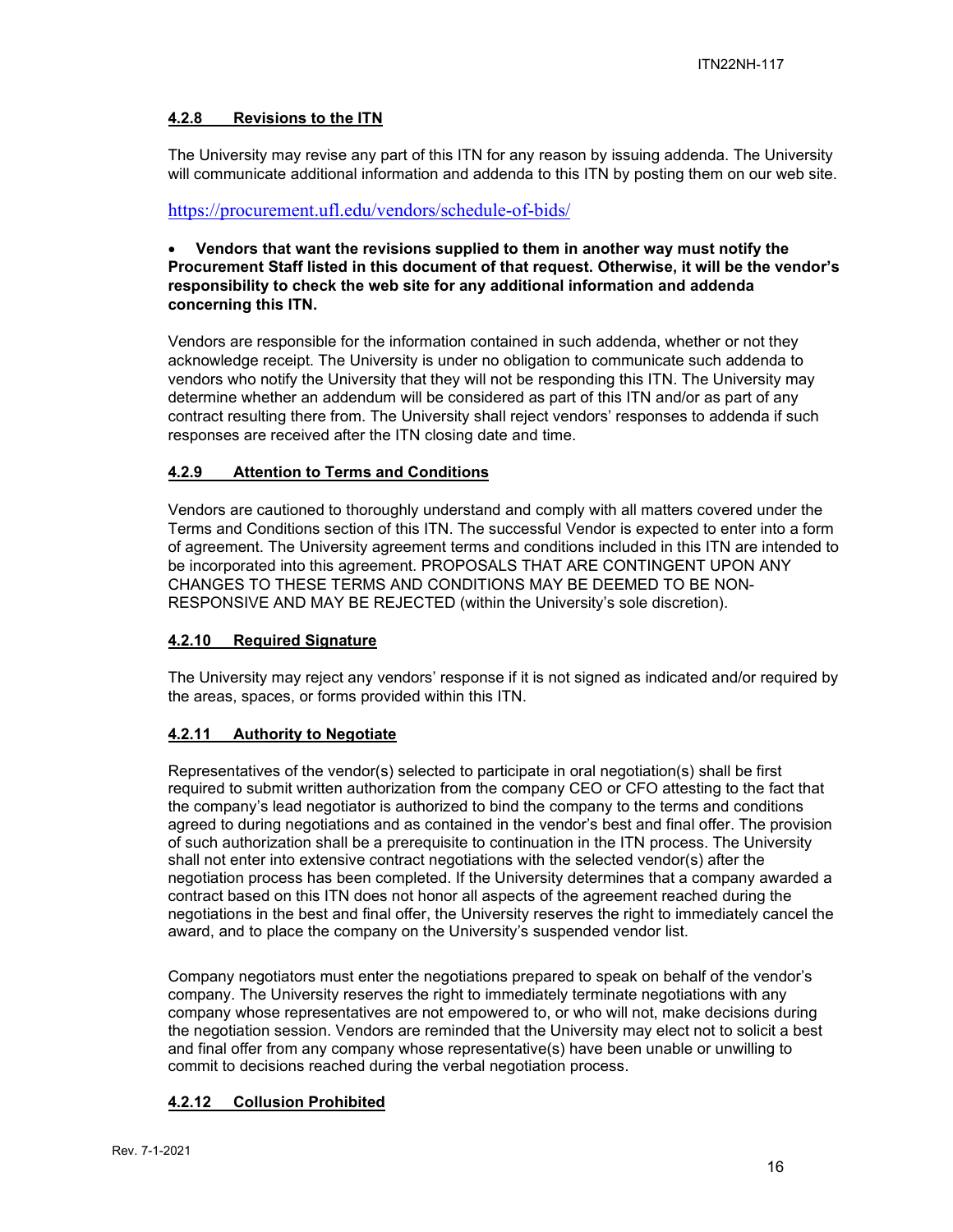In connection with this ITN, vendor collusion with other vendors or employees thereof, or with any employee of the University, is prohibited and may result in vendor disqualification and/or cancellation of award. Any attempt by the vendor, whether successful or not, to subvert or skirt the principles of open and fair competition may result in vendor disqualification and/or cancellation of award. Such disqualification and/or cancellation shall be at no fault or liability whatsoever to the University.

## <span id="page-16-0"></span>**4.2.13 Improper Business Relationships/Conflict of Interest Prohibited**

In connection with this ITN, each vendor shall ensure that no improper, unethical, or illegal relationships or conflict of interest exists between or among the vendor, the University, and any other party to this ITN. The University reserves the right to determine the materiality of such relationships, when discovered or disclosed, whether intended or not; and to decide whether or not vendor disqualification and/or cancellation of award shall result. Such disqualification and/or cancellation shall be at no fault or liability whatsoever to the University.

Contractor represents that no University employee who has, or whose relative has, a relationship with Contractor, will violate the Code of Ethics for Public Officers and Employees, including, but not limited to F.S. Section 112.313(3) and (7) and F.S. 112.3185(6) thereof, by reason of Contractor entering into this Contract.

## <span id="page-16-1"></span>**4.2.14 Corrections, Changes, and Providing Information on Forms within the ITN**

Vendors shall ensure that an authorized individual initials each correction using pen and ink. Vendors shall use pen and ink or typewriter in providing information directly on pages, or copies thereof, contained within this ITN.

## <span id="page-16-2"></span>**4.2.15 Performance and Payment Bond – Intentionally Omitted**

## <span id="page-16-3"></span>**4.2.16 Anti-Kickback**

In compliance with FAR 52.203-7, the University has in place and follows procedures designed to prevent and detect violations of the Anti-Kickback Act of 1986 in its operations and direct business relationships.

## <span id="page-16-4"></span>**4.2.17 Withdrawal of ITN**

Vendors may withdraw their proposals any time prior to the ITN closing date. Vendors may request to withdraw their proposals after the ITN closing date and time prior to selection and notice of award. The University shall have sole authority to grant or deny such a request. In the event the University grants such a request, it may withhold issuing future ITN's to such vendors.

## <span id="page-16-5"></span>**4.2.18 University's Right to Use Vendor's Ideas/Proprietary Information**

**If the vendor needs to submit proprietary/trade secret information with the proposal, the vendor shall ensure that it is enclosed in a separate envelope from the proposal and that it is clearly designated and conspicuously labeled as such.** Vendors who submit responses with information noted as proprietary may be asked to substantiate why the information is proprietary or is otherwise exempt from a public records request under Florida Law.

Selection or rejection of the proposal shall not affect the University's right of use. Provided, however, that the University will, in good faith, honor any vendor information that is clearly designated and conspicuously labeled as proprietary when the University concurs that the information is proprietary, and that trade secrets or other proprietary data contained in the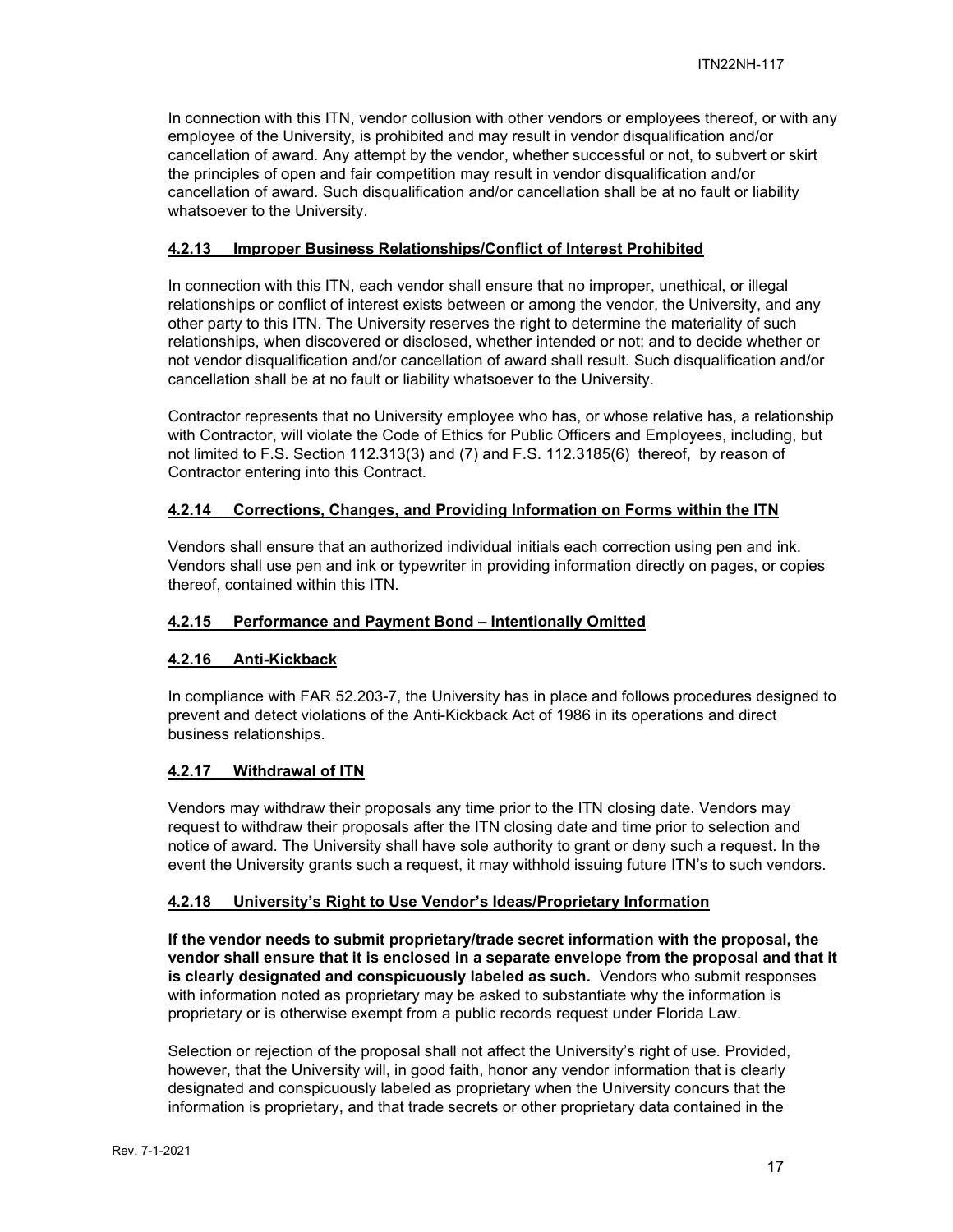proposal documents shall be maintained as confidential in accordance with procedures promulgated by the Procurement Staff and subject to limitations in Florida or Federal law. Pricing information cannot be considered proprietary. The University shall not be liable in any manner or in any amount for disclosing proprietary information if such information is not clearly so designated and conspicuously so labeled. The University shall likewise not be liable if it did not know or could not have reasonably known that such information was proprietary.

Should a request be made of the University for access to the information designated confidential or trade secret by the bidder and, on the basis of that designation, the University denies the request, the bidder may be responsible for all legal costs necessary to defend such action if the denial is challenged in a court of law.

Contractor acknowledges and agrees that (a) all documents, studies, materials and information furnished to Contractor by University or University's affiliates in connection with the Services and (b) all reports, studies, plans, deliverables, strategies, materials and other documents and information developed or prepared for University in connection with the Services or which reflect any of the documents, studies, materials or information furnished to Contractor by University (the materials described in (a) and (b) are collectively referred to as the "Information") are and shall remain at all times confidential, proprietary, and the sole property of University. Contractor agrees that it shall not use the Information and will not share the Information with its employees, except as necessary to perform the Services. Contractor may not disclose Information to third parties unless it obtains University's written consent to such disclosure. In the event Contractor is required by subpoena or other judicial or administrative process or by law to disclose such records, Contractor shall (i) provide University with prompt notice thereof, (ii) consult with University on the advisability of taking steps to resist or narrow such disclosure, (iii) furnish only that portion of the information that is responsive to the request, (iv) comply with the requirements of all privacy laws applicable to the Information, which may include, but not be limited, to FERPA, and (v) reasonably cooperate with University in any attempt that University may make to obtain an order or other reliable assurance that confidential treatment will be accorded the records. Upon termination of this Contract or upon request by University, Contractor shall promptly return the Information to University. Notwithstanding the foregoing, if University will share or provide access to protected health information or "PHI" to Contractor for Contractor to perform the Services, University and Contractor will enter into a separate business associate agreement which will govern the confidentiality and non-use obligations of the Contractor regarding the PHI (in lieu of this provision). This provision shall survive the termination of this Contract.

#### <span id="page-17-0"></span>**5.0 DEFINITIONS**

#### <span id="page-17-1"></span>**5.1 Agreement/Contract**

All types of agreements entered into by the University of Florida, regardless of what they may be called, for the procurement of materials, services or construction, or the disposal of materials. Meaning is interchangeable.

#### <span id="page-17-2"></span>**5.2 Customer**

Unless otherwise implied by the context of the specific provision within this ITN, "Customer" means a customer of the vendor, other than the University.

#### <span id="page-17-3"></span>**5.3 May, Should**

Indicates something that is not mandatory, but permissible, recommended, or desirable.

#### <span id="page-17-4"></span>**5.4 Must, Shall, Will**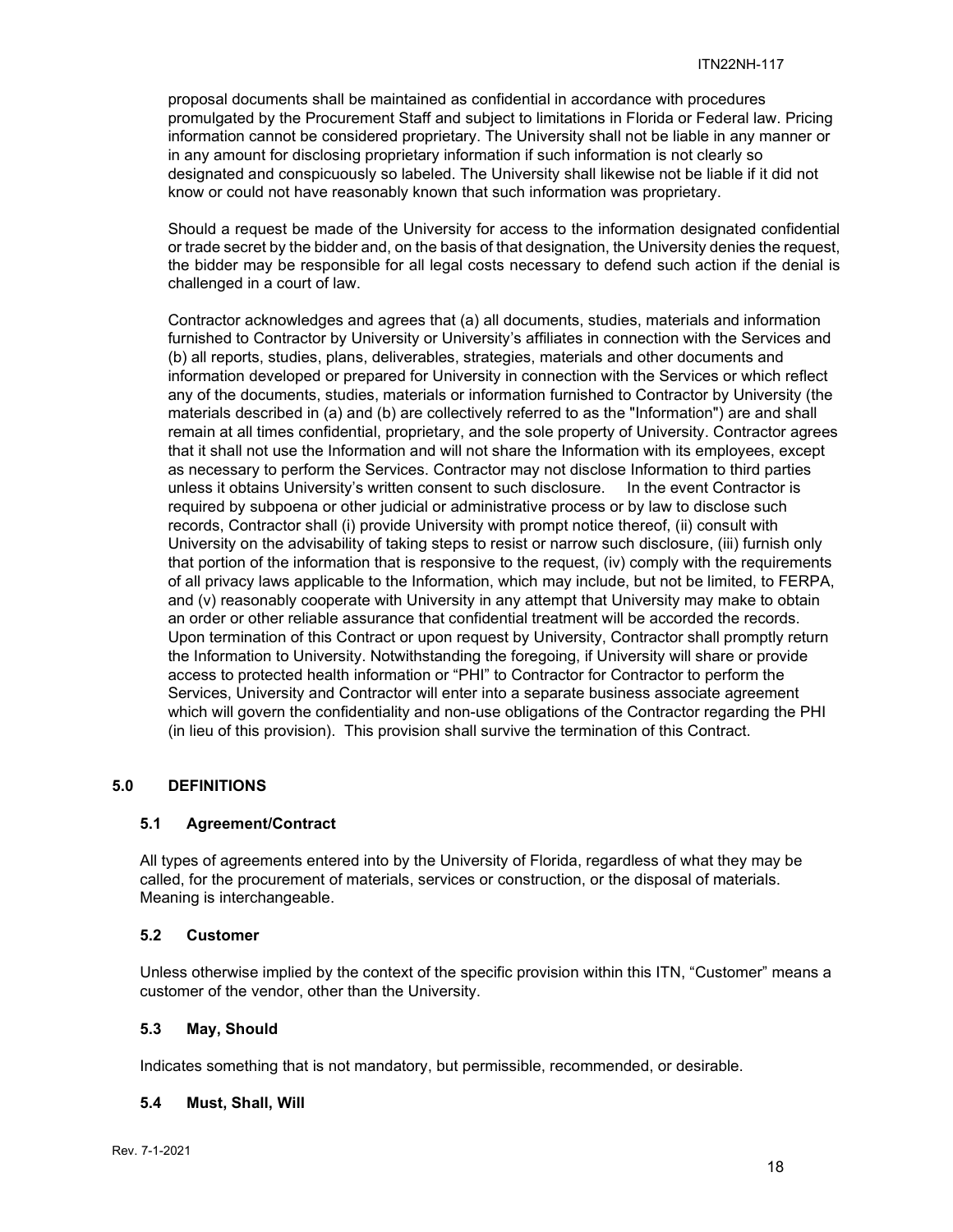Indicates a mandatory requirement. Failure to meet these mandatory requirements may result in rejection of your proposal as non-responsive.

#### <span id="page-18-0"></span>**5.5 Proposal**

The entirety of the vendor's responses to each point of this ITN, including any and all supplemental offers or information not explicitly requested within this ITN.

#### <span id="page-18-1"></span>**5.6 Proprietary Information**

Information held by the owner that if released to the public or anyone outside the owner's organization, would be detrimental to its interests. It is an issue of fact rather than opinion. Pricing and/or revenues cannot be considered proprietary.

#### <span id="page-18-2"></span>**5.7 Provider**

Any entity responding to this ITN, or, if selected, the vendor entering into a contract with University.

#### <span id="page-18-3"></span>**5.8 Invitation to Negotiate (ITN)**

A competitive negotiation process. It is not to be confused with an Invitation to Bid (ITB), in which goods or services are precisely specified and price is substantially the only competitive factor. This ITN provides the University the flexibility to negotiate to arrive at a mutually agreeable relationship. Price will be considered, but will not be the only factor of evaluation.

#### <span id="page-18-4"></span>**5.9 Respondent**

Any entity responding to this ITN, or, if selected, the vendor entering into a contract with University.

#### <span id="page-18-5"></span>**5.10 Response**

Same as Proposal

#### <span id="page-18-6"></span>**5.11 Successful Vendor**

Any entity responding to this ITN, or, if selected, the vendor entering into a contract with University.

#### <span id="page-18-7"></span>**5.12 Supplement Agreement**

Any supplement terms and conditions agreed to by the parties in writing taking precedence over all other documents governing the transaction.

#### <span id="page-18-8"></span>**5.13 Supplier**

Any entity responding to this ITN, or, if selected, the vendor entering into a contract with University.

#### <span id="page-18-9"></span>**5.14 University of Florida, UF or University**

Same as The University of Florida Board of Trustees, a public body corporate of the State of Florida; throughout the document the term UF, University and University of Florida is used interchangeably.

#### <span id="page-18-10"></span>**5.15 Vendor**

Any entity responding to this ITN, or, if selected, the vendor entering into a contract with University.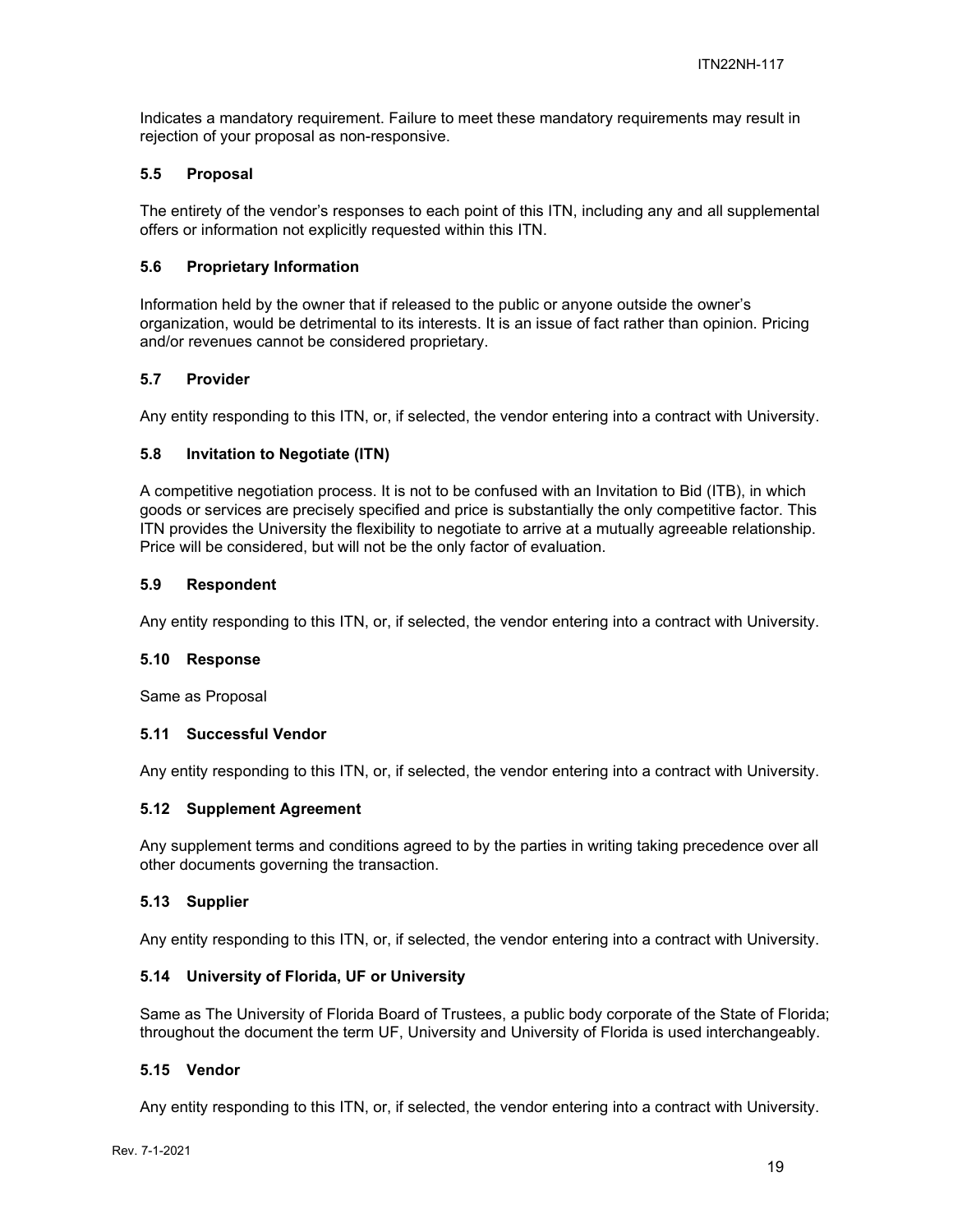## <span id="page-19-0"></span>**5.16 Vendor's Proposal**

Same as Proposal

#### <span id="page-19-1"></span>**5.17 Vendor's Response**

Same as Proposal

#### <span id="page-19-2"></span>**6.0 AGREEMENT TERMS AND CONDITIONS**

The following are the Terms and Conditions that will become part of any Agreement consummated between the University and the Successful Vendor. The Successful Vendor will be expected to execute an Agreement containing the provisions set forth in this section, or substantially similar provisions as University deems prudent or necessary. This list of provisions is not exhaustive or indicative of every provision that will be contained in the Agreement, but rather identifies particular terms and conditions of which the vendor should be aware. In the event of a conflict between any provisions contained in any of the documents governing this transaction, the following shall be the order of precedence: Agreement; Invitation to Negotiate; Proposal.

#### <span id="page-19-3"></span>**6.1 Actions of Successful Vendor**

The University is under no obligation whatsoever to be bound by the actions of any Successful Vendor with respect to third parties. The Successful Vendor is not a division or agent of the University.

#### <span id="page-19-4"></span>**6.2 Advertising**

The Successful Vendor shall not advertise or publish information concerning the Agreement without prior written consent of the University. The University shall not unreasonably withhold permission.

## <span id="page-19-5"></span>**6.3 Americans with Disabilities Act**

The Successful Vendor shall comply with all applicable provisions of the Americans with Disabilities Act and applicable federal regulations under the act.

## <span id="page-19-6"></span>**6.4 Certification**

By signature on the "Proposal Certification" form included under Section 7.0, the Vendor certifies that the submission on the proposal did not involve collusion or other anti-competitive practices. The Vendor has not given, offered to give, nor intends to give at any time hereafter any economic opportunity, future employment, gift, loan, gratuity, special discount, trip, favor, or service to a public servant in connection with the submitted proposal. In addition, Vendor certifies whether or not an employee of the University has, or whose relative has, a substantial interest in any Agreement subsequent to this ITN. Vendor also certifies their status with regard to debarment, or suspension by any federal entity.

Failure to provide a valid signature affirming the stipulations required by this clause shall result in the rejection of the submitted proposal and, if applicable, any resulting Agreement. Signing the certification with a false statement shall void the proposal and, if applicable, any resulting Agreement. Any resulting Agreement may be subject to legal remedies provided by law. Vendor agrees to promote and offer to the University only those services and/or materials as stated in and allowed for under resulting Agreement(s).

## <span id="page-19-7"></span>**6.5 Conflict of Interest**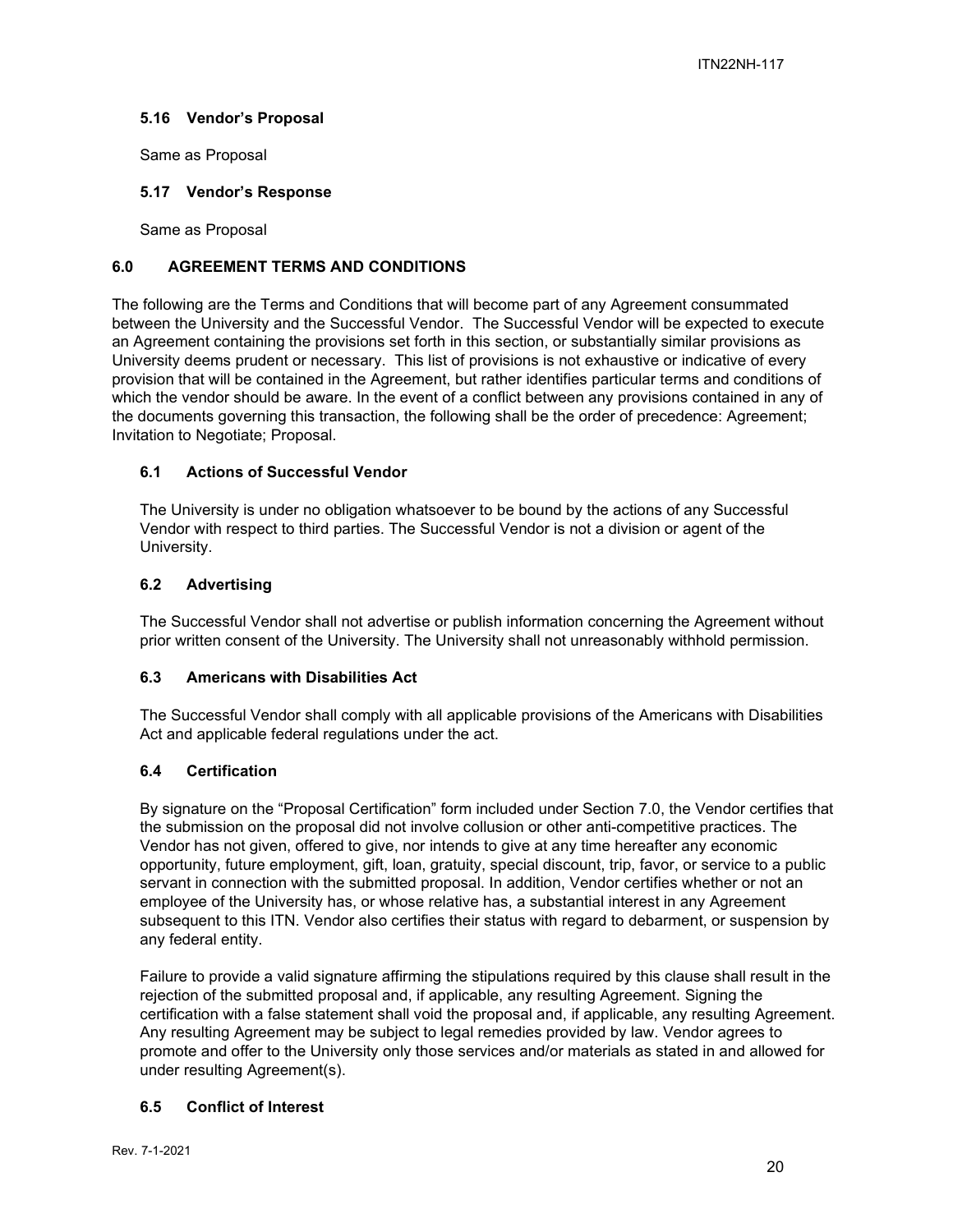The award hereunder is subject to the provisions of Chapter 112, F.S. Vendors must disclose with the proposal the name of any officer, director, or agent who is also an employee of the University of Florida. Further, all Vendors must disclose the name of any University employee who owns, directly or indirectly, an interest of five percent (5%) or more in the Vendor's firm or any of its branches.

## <span id="page-20-0"></span>**6.6 Discrimination**

An entity or affiliate who has been placed on the discriminatory list may not submit a bid on a contract to provide goods or services to a public entity, may not submit a bid on a contract with a public entity for the construction or repair of a public building or public work, may not submit proposals on leases of real property to a public entity, may not award or perform work as a Vendor, supplier, subcontractor or consultant under contract with any public entity, and may not transact business with any public entity.

## <span id="page-20-1"></span>**6.7 Drug Free Workplace**

The Successful Vendor agrees that in the performance of the Agreement, neither the Successful Vendor nor any employee of the Successful Vendor shall engage in the unlawful manufacture, distribution, dispensing, possession, or use of a controlled substance in conducting any activity covered by the Agreement. The University reserves the right to request a copy of the Successful Vendor's Drug Free Workplace Policy. The Successful Vendor further agrees to insert a provision similar to this statement in all subcontracts for services required.

## <span id="page-20-2"></span>**6.8 Equal Opportunity.**

University of Florida is an equal opportunity employer and federal contractor or subcontractor. Consequently, the parties agree that, as applicable, they will abide by the requirements of 41 CFR 60-1.4(a), 41 CFR 60-300.5(a) and 41 CFR 60-741.5(a) and that these laws are incorporated herein by reference. These regulations prohibit discrimination against qualified individuals based on their status as protected veterans or individuals with disabilities, and prohibit discrimination against all individuals based on their race, color, religion, sex, sexual orientation, gender identity or national origin. These regulations require that covered prime contractors and subcontractors take affirmative action to employ and advance in employment individuals without regard to race, color, religion, sex, sexual orientation, gender identity, national origin, protected veteran status, or physical or mental disability. **The parties also agree that, as applicable, they will abide by the requirements of Executive Order 13496 (29 CFR Part 471, Appendix A to Subpart A), relating to the notice of employee rights under federal labor laws. This contractor and subcontractor shall abide by the requirements of 41 CFR §§ 60-1.4(a), (or for construction contractors, 41 CFR § 60-4.3(a)), 60-300.5(a) and 60-741.5(a), and Executive Order 11246, as amended. These regulations prohibit discrimination against qualified individuals based on their status as protected veterans or individuals with disabilities, and prohibit discrimination against all individuals based on their race, color, religion, sex, sexual orientation, gender identity, or national origin. Moreover, these regulations require that covered prime contractors and subcontractors take affirmative action to employ and advance in employment individuals without regard to the aforementioned protected groups.**

## <span id="page-20-3"></span>**6.9 Federal, State, and Local Laws and Regulations**

Successful Vendor is solely responsible for complying with all laws, ordinances, and regulations including but not limited to, those relating to taxes, licenses and permits, as they may apply to any matter under this ITN. The Successful Vendor must demonstrate that they are duly licensed by applicable regulatory bodies during the performance of the Agreement. Prior to the commencement of Agreement, the Successful Vendor shall be prepared to provide evidence of such licensing as may be requested by the University. Successful Vendor shall, at no expense to the University, procure and keep in force during the entire period of the Agreement all such permits and licenses.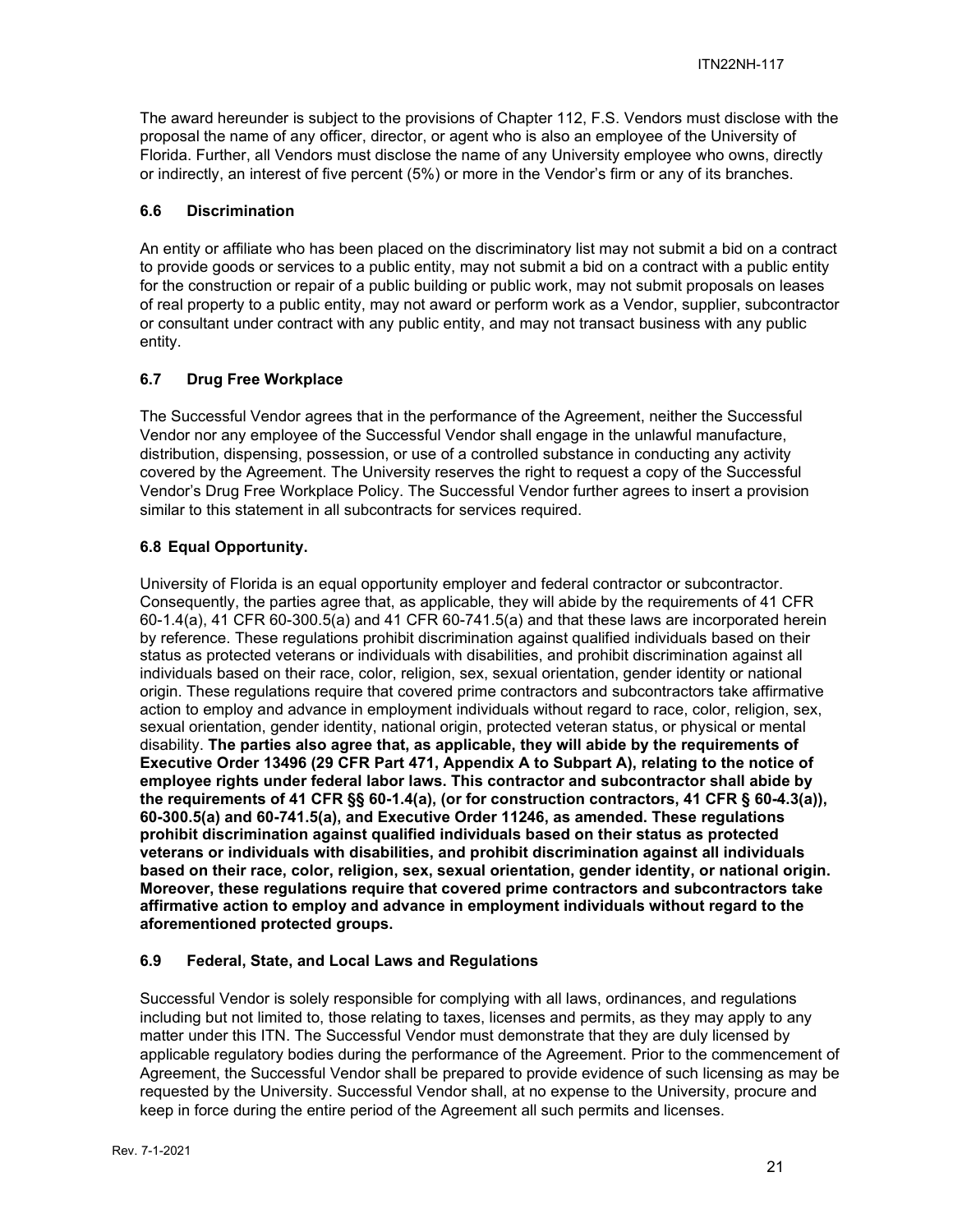In the performance of the Services, Contractor shall, at its own expense, at all times during the Term, comply with all applicable federal, state, and local laws, rules, regulations, and ordinances and all other governmental requirements. Contractor acknowledges and agrees that Contractor has and will at all times during the Term maintain all governmental permits, licenses, consents, and approvals necessary to perform the Services. Contractor shall also be solely responsible for and shall pay as required by law Contractor's income taxes, general excise taxes and any self-employment taxes.

## <span id="page-21-0"></span>**6.10 E-Verify Compliance; Unauthorized Alien Workers**

By entering into a contract with UF, Vendor is obligated to comply with the provisions of Section 448.095, Fla. Stat., "Employment Eligibility." Compliance with Section 448.095, Fla. Stat., includes, but is not limited to, utilization of the E-Verify System to verify the work authorization status of all newly hired employees, and requiring all subcontractors to provide an affidavit attesting that the subcontractor does not employ, contract with, or subcontract with, an unauthorized alien. Vendor affirms and represents that it is registered with the E-Verify system and are using same, and will continue to use same as required by Section 448.095, Fla. Stat. The Vendor's employment of unauthorized aliens is considered a violation of Section 274A(e) of the Immigration and Nationality Act. If the Vendor knowingly employs unauthorized alien workers, such violation shall be cause for UF'S unilateral cancellation of the Agreement.

#### <span id="page-21-1"></span>**6.11 Inspection, Audit and Reporting**

All books, accounts, reports, files and other records relating to the Agreement shall be subject at all reasonable times to inspection and audit by the University of Florida.

Reporting Requirements: The successful vendor(s) agrees to furnish to the University a summary of total sales made under this contract as requested but at least twice a year.

All reporting will be in Electronic Format provided to Procurement Services either prior to business review meetings or as requested..

Reports will include, but are not limited to the following.

Detailed invoice level purchase history usage with at minimum the following fields:

- · PO Number
- · Quote Number
- · Invoice Number
- · Invoice Date
- · Ordered By Department
- · Order Date
- · Delivery Date
- · List Price
- · Discount
- · Net Price

Vendor and University will work together to create reports as University deems necessary and compatible with vendor systems.

#### <span id="page-21-2"></span>**6.12 Liens**

Each Successful Vendor shall keep the University free and clear from all liens asserted by any person or entity for any reason arising out of the furnishing of services or materials by or to the Successful Vendor.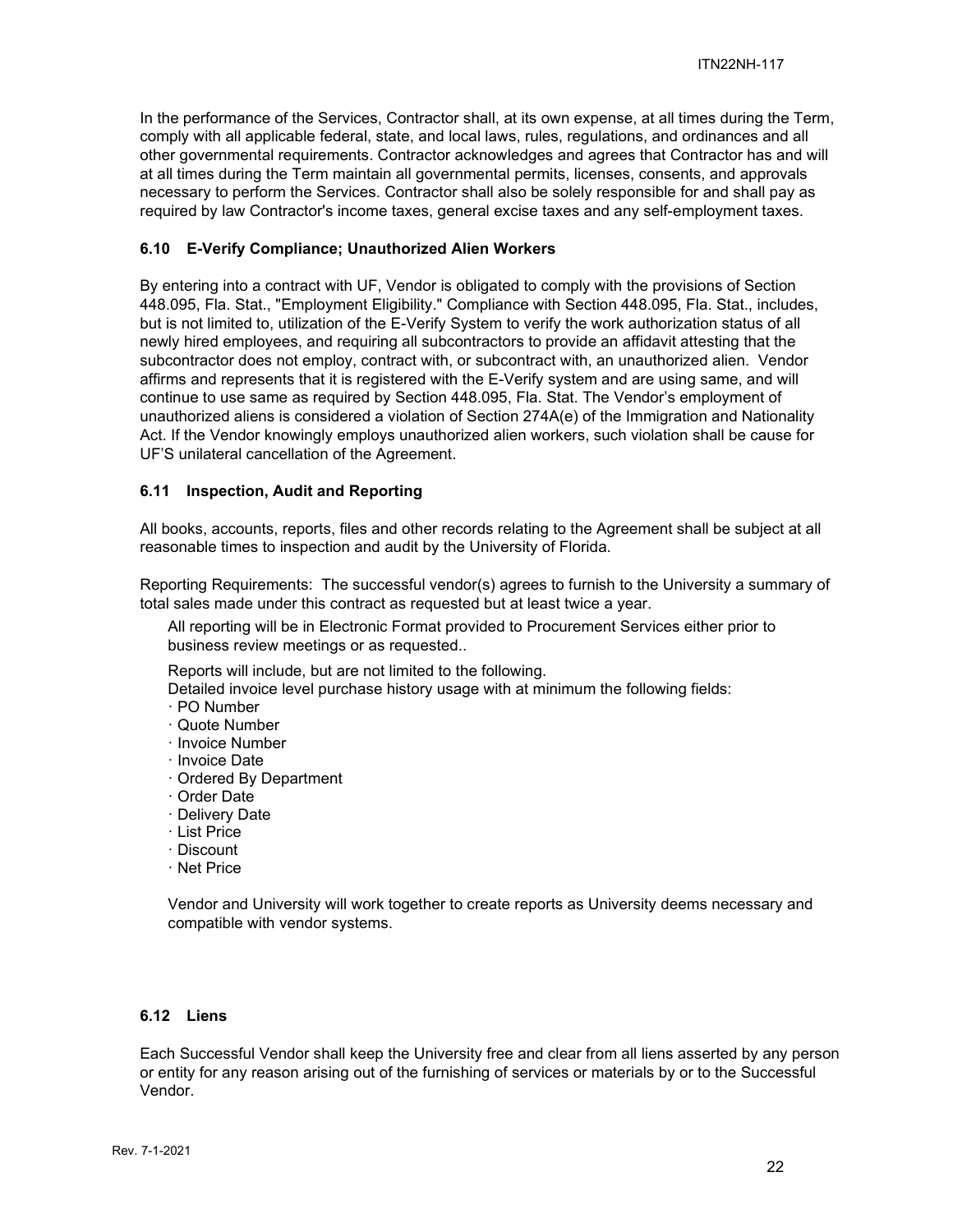#### <span id="page-22-0"></span>**6.13 Modifications**

This Contract may be modified or altered only by written agreement signed by both University and Contractor.

#### <span id="page-22-1"></span>**6.14 Non-Discrimination**

The parties agree to be bound by applicable state and federal rules governing Equal Employment Opportunity and Non-Discrimination.

#### <span id="page-22-2"></span>**6.15 Ownership of Documents**

All drawings, maps, sketches, documents, records, programs, data base, reports and other data developed or purchased, under this Agreement for or at the University's expense shall be and remain the University's property, without restriction, reservation or qualifications. The Successful Vendor may retain copies necessary for recordkeeping documentation and all such other business purposes related to the Agreement. All materials and products produced shall be provided to the University upon expiration of this Agreement.

#### <span id="page-22-3"></span>**6.16 Sales and Use Tax**

The Successful Vendor agrees to comply with and to require all of his subcontractors to comply with all the provisions of applicable law. The Successful Vendor further agrees to indemnify and hold harmless the University from any and all claims and demands made against it by virtue of the failure of the Successful Vendor or any subcontractors to comply with the provisions of any and all said laws. The University is exempt from state sales and use tax. A copy of the University's Certificate of Exemption will be made available upon request.

#### <span id="page-22-4"></span>**6.17 Sexual Harassment**

Federal law and the policies of the University prohibit sexual harassment of University employees or students. Sexual harassment includes any unwelcome sexual advance toward a University employee or student, any request for a sexual favor from a University employee or student, or any other verbal or physical conduct of a sexual nature that is so pervasive as to create a hostile or offensive working environment for University employees, or a hostile or an offensive academic environment for University students. University vendors, subcontractors and suppliers for this project are required to exercise control over their employees so as to prohibit acts of sexual harassment of University employees and students. The employer of any person who the University, in its reasonable judgment, determines has committed an act of sexual harassment agrees as a term and condition of the Agreement to cause such person to be removed from the project site and from University premises and to take such other action as may be reasonably necessary to cause the sexual harassment to cease.

#### <span id="page-22-5"></span>**6.18 Supplier Diversity Program**

University is an equal opportunity institution and, as such, encourages the use of small businesses, including women and minority-owned small businesses in the provision of goods and services. Small businesses should have a fair and equal opportunity to compete for dollars spent by the University. Competition ensures that prices are competitive, and a broad vendor base is available.

For questions about the University's supplier diversity program, contact the Director of Small Business and Supplier Diversity, 352-392-0380, [https://sbsd.admin.ufl.edu/.](https://sbsd.admin.ufl.edu/)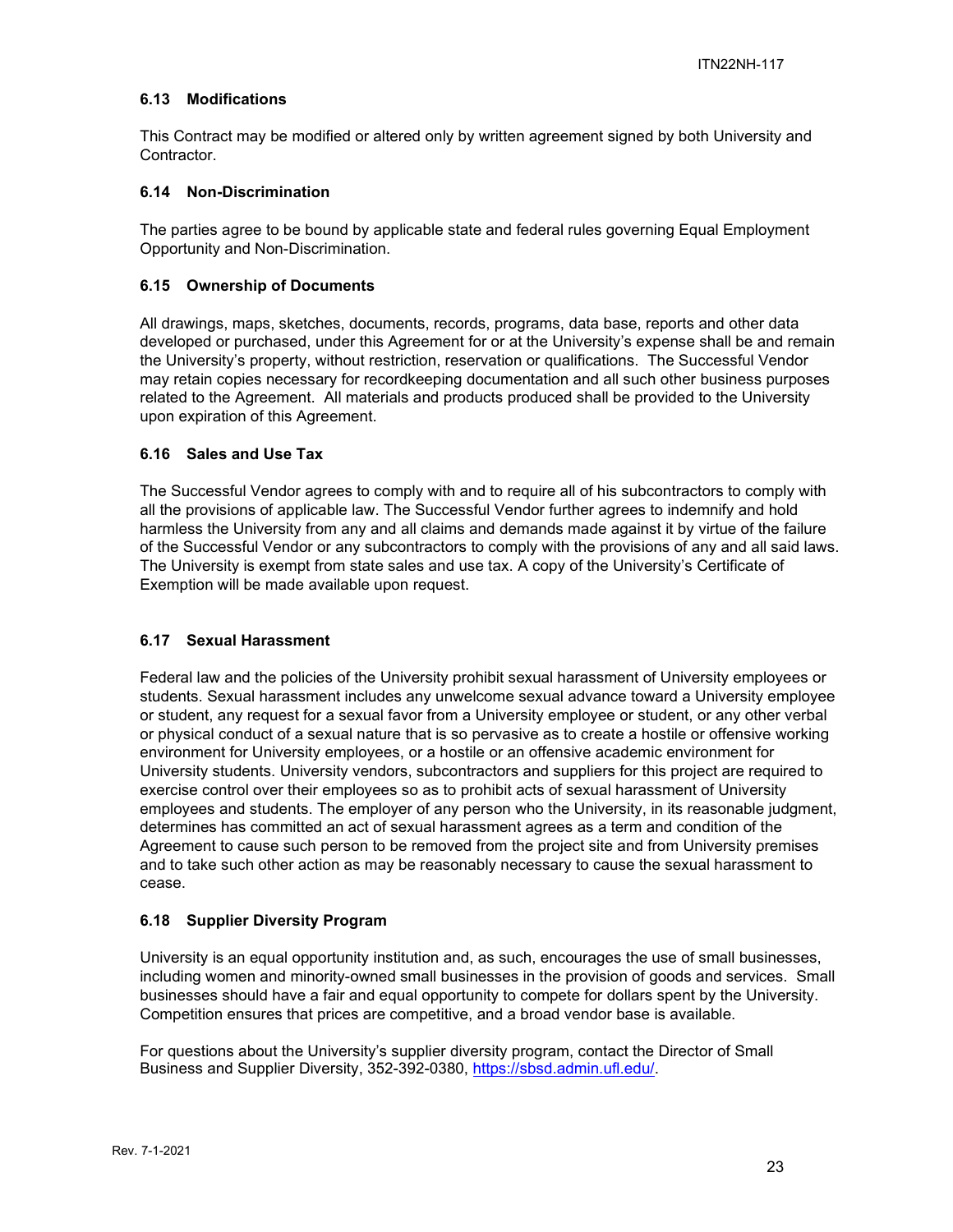## <span id="page-23-0"></span>**6.19 Tobacco Free Campus Policy**

The University of Florida campus is a tobacco-free campus. This policy was effective as of July 1, 2010. The use of cigarettes or other tobacco products in UF buildings, parking lots, or in vehicles in these areas is prohibited. The successful vendor is expected to respect this smoke free policy and fully comply with it.

## <span id="page-23-1"></span>**6.20 Sustainability Preferences**

The University's Procurement directives support the purchase of products that will minimize any negative environmental impacts of our work. In order to facilitate a healthy market in sustainable products, all parties involved in the procurement and utilization of materials must engage in both waste recycling and the initial purchase of products containing recycled content. It is in the interest of public health, safety and welfare and the conservation of energy and natural resources to use and promote environmentally responsible products, as well as energy efficient fixtures, appliances and mechanical equipment used in new construction and retrofit of University facilities.

## <span id="page-23-2"></span>**6.21 Assignment-Delegation**

Except for subcontracting or delegation expressly contemplated in the scope of work set forth on Exhibit A, Contractor shall not assign, transfer, delegate, subcontract, or otherwise dispose of, whether voluntarily or involuntarily, or by operation of law, any right or obligation under this Contract, without the written consent of University, which consent may be withheld in University's sole discretion. Any such assignment, subcontracting or transfer is void. No subcontracting or other delegation shall in any event relieve Contractor of any obligation or liability of Contractor under this **Contract** 

## <span id="page-23-3"></span>**6.22 Assignment of Anti-Trust Overcharge Claims**

The parties recognize that in actual economic practice overcharges resulting from anti-trust violations are in fact borne by the ultimate purchaser; therefore, Successful Vendor hereby assigns to the University any and all claims for such overcharges.

## <span id="page-23-4"></span>**6.23 Date for Reckoning Prompt-Payment Discount**

For purposes of determining whether a prompt-payment discount, if applicable, may be taken by the University, the starting date of such reckoning period shall be the later of the date of a properly executed invoice or the date of completion of service and/or delivery of product.

## <span id="page-23-5"></span>**6.24 Force Majeure**

In the event compliance with any obligation under this Agreement is impractical or impossible due to any Event of Force Majeure, then the time for performance of such obligation shall be extended for a period equivalent to the duration of the Event of Force Majeure. The provisions of this section shall not operate to excuse either party's inability to perform its obligations hereunder because of inadequate finances. "Event of Force Majeure:" means any strike, lockout, labor dispute, embargo, flood, earthquake, storm, dust storm, lightning, fire, epidemic, act of God, war, national emergency, civil disturbance or disobedience, riot, sabotage, terrorism, restraint by governmental order or any other occurrence beyond the reasonable control of the party in question.

## <span id="page-23-6"></span>**6.25 Furnish and Install**

The items specified in this solicitation will be provided on a furnished and installed basis. The Successful Vendor shall have the responsibility for the items or system until it is in place and working.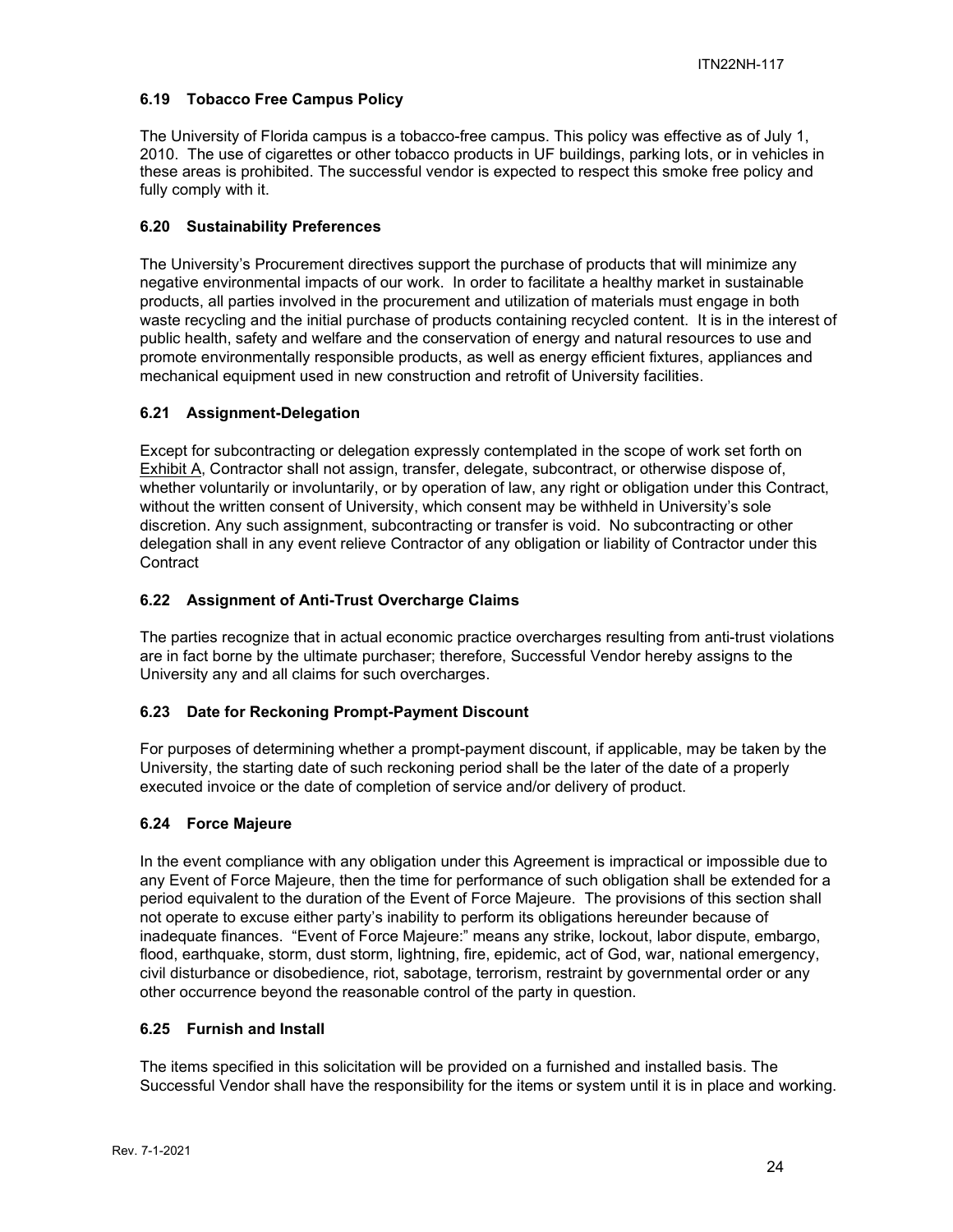## <span id="page-24-0"></span>**6.26 Indemnification/Hold Harmless; Liability**

The Successful Vendor shall indemnify, defend, and hold harmless the University of Florida Board of Trustees, the University of Florida, the State of Florida and the Florida Board of Governors, and their respective officers, agents, and employees, against and from any and all claims, demands, suits, actions, proceedings, loss, cost, and damages of every kind and description, including attorneys' fees and/or litigation expenses, which may be brought or made against or incurred on account of loss of or damage to any property or for injuries to or death of any person, caused by, arising out of, or contributed to, in whole or in part, by reasons of any act, omission, professional error, fault, mistake, or negligence of Successful Vendor, its employees, agents, representatives, or subcontractors, their employees, agents, or representatives in connection with or incident to the performance of the Agreement. Successful Vendor's obligation under this provision shall not extend to any liability caused by the sole negligence of the University Of Florida Board Of Trustees, University, or its officers, agents, and employees. Such indemnification shall specifically include infringement claims made against any and all intellectual property supplied by Successful Vendor and third party infringement under the Agreement.

The University, as a public entity, is protected by sovereign immunity from tort liability, subject to a limited statutory waiver. The University will not agree to (i) indemnify or hold harmless any vendor; (ii) be liable for vendor's attorneys' fees under any circumstances; or (iii) binding arbitration. The Agreement shall not be construed or interpreted as (i) denying to either party any remedy or defense available to such party under the laws of the State of Florida; (ii) the consent of University or the State of Florida or their agents and agencies to be sued; or (iii) a waiver of either University's or the State of Florida's sovereign immunity beyond the limited waiver provided in section 768.28, Florida Statutes.

#### <span id="page-24-1"></span>**6.27 Insurance Requirements**

The Successful Vendor shall purchase from and maintain with a company or companies, lawfully authorized to do business in Florida and acceptable to the University, such insurance as will protect the Successful Vendor from claims arising out of or resulting from the Successful Vendor's operations under the Agreement and for which the Successful Vendor may be legally liable, whether such operations be by the Successful Vendor or by their subcontractors or by anyone directly or indirectly employed by any of them, or by anyone for whose acts any of them may be liable. All insurance policies shall be issued and countersigned by representatives of such companies duly authorized for the State of Florida and shall be written on ISO standard forms or their equivalents. The Successful Vendor shall file with the University Certificates of Insurance prior to the commencement of this Agreement and shall file Certificates of Insurance evidencing the renewal of such policies at least thirty (30) days prior to the date that each applicable insurance policy is scheduled to expire. *Please note that the University of Florida must be named "additional insured" on automobile and general liability policies.*

General Liability Insurance – The Successful Vendor shall provide the ISO Commercial General Liability policy for general liability coverage's for limits of not less than of \$1,000,000 per occurrence. Coverage shall be maintained without interruption from date of commencement of work until date of final payment.

Worker's Compensation - The Successful Vendor shall secure and maintain for the life of this Agreement, valid Worker's Compensation Insurance as required by Chapter 440, Florida Statutes (if applicable.)

Automobile Liability - The Successful Vendor shall secure and maintain, during the life of this Agreement, Automobile Liability insurance on all vehicles against bodily injury and property damage in at least the amount of \$100,000.00 per person, \$500,000.00 per occurrence.

## <span id="page-24-2"></span>**6.28 Protection of Property**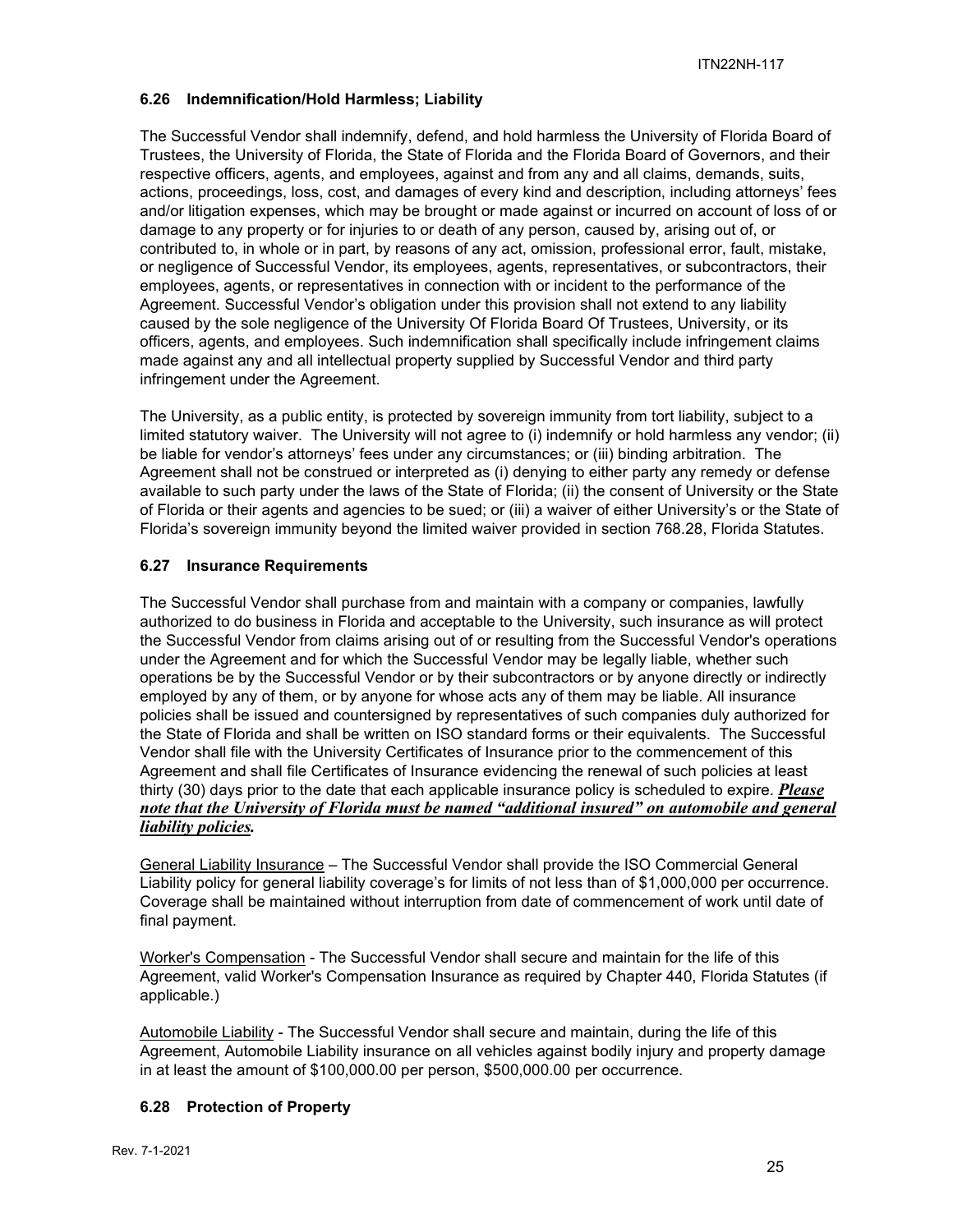The Successful Vendor shall at all times guard against damage or loss, whether by the vendor directly or subcontractors, to the property of the University or of others or vendors and shall be held responsible for replacing or repairing any such loss or damage. The University may withhold payment or make such deductions as deemed necessary to insure reimbursement or replacement for loss or damage to property through negligence of the Successful Vendor or their agents. The Successful Vendor shall provide all barricades and take all necessary precautions to protect buildings and personnel.

#### Intellectual Property

- A. All works that are created pursuant to this contract ("Works") are works made for hire, and all rights and privileges attendant to the Works belong exclusively to the University. If a court of competent jurisdiction determines that any Work does not constitute a work made for hire, the Contractor hereby assigns to the University for no additional consideration all rights and privileges the Contractor has in the works, including all intellectual property rights, specifically those under copyright law.
- B. Paragraph A does not apply to Works that are not created through performance under this Contract ("Pre-existing works"). With respect to Pre-existing works used by the Contractor in performance of this Contract, the Contractor shall obtain for the University at no additional charge a license to use Pre-existing works for the uses intended under this Contract, including the right to make derivative works. Paragraph A does apply, however, to any Works that are derivative of Pre-existing works.
- C. The Contractor warrants that it has full power and authority to transfer the rights granted by this Contract to the University and that use of the works by the University does not constitute an infringement or other violation of any copyright, trade secret, trademark, patent, non-disclosure, or other rights of any third party.
- D. Title and all rights and privileges to all graphics and material provided to the Contractor by the University in connection with this Contract remain the exclusive property of the University of Florida. The Contractor does not receive any title, rights, or privileges in those graphics or materials. The University grants to the Contractor a limited license in those graphics or materials only for the purpose of carrying out the Contractor's obligations under this Contract.

## <span id="page-25-0"></span>**6.29 Labor Disputes**

Successful Vendor shall give prompt notice to the University of any actual or potential labor dispute which delays or may delay performance of the Agreement.

## <span id="page-25-1"></span>**6.30 Laws and Regulations**

Successful Vendors are solely responsible for keeping themselves fully informed of and faithfully observing all laws, ordinances, and regulations and shall protect and indemnify the University, its officers and agents against any claims of liability arising from or based on any violation thereof.

#### <span id="page-25-2"></span>**6.31 No Replacement of Defective Tender**

Every tender of goods must fully comply with all provisions of the Agreement as to time of delivery, quantity, and the like. If a tender is made which does not fully conform, this shall constitute a breach and Successful Vendor shall not have the right to substitute a conforming tender.

## <span id="page-25-3"></span>**6.32 No Waiver of Right by the University**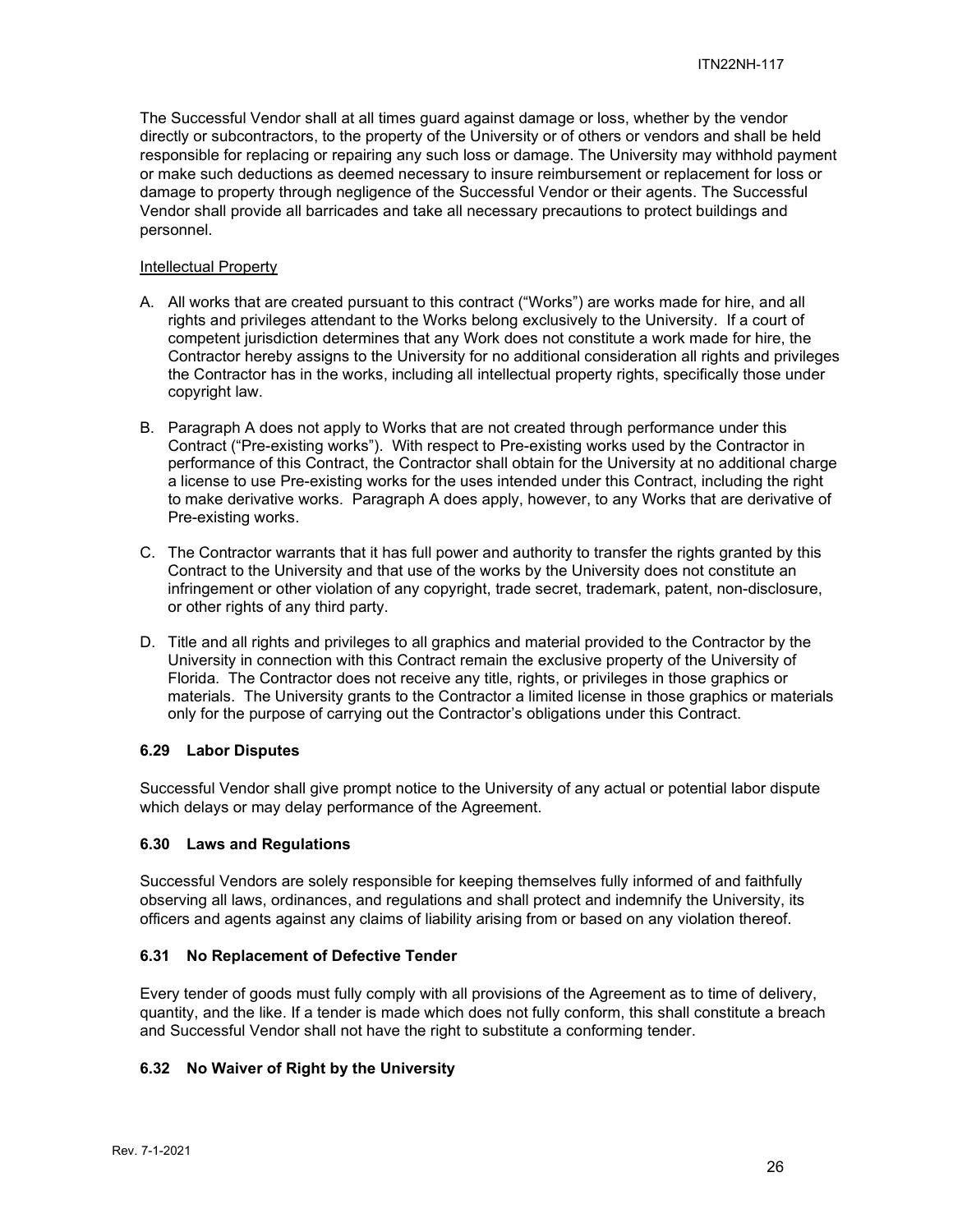No waiver by a party of any provision or breach of this Contract shall be deemed to have been made unless the same is in writing, and no waiver of any provision or breach of this Contract shall be deemed a waiver of any other provisions or breach. A party's consent to or approval of any act shall not be deemed to render unnecessary the obtaining of such party's consent to or approval of any subsequent act.

#### <span id="page-26-0"></span>**6.33 Notice to Vendors of Asbestos-Containing Materials in University Buildings**

Asbestos containing materials (ACM) can be found in almost any building in the United States more than 10 years old. The University of Florida is no exception. The types of asbestos most commonly found are pipe and boiler insulation, fireproofing, hard panels known as "Transite", floor tile, and spray or trowel-applied ceiling finishes. ACM is generally not hazardous if left undisturbed.

The University has implemented an Asbestos Program to assure safe management and removal of ACM. Vendors, consultants, and other's providing service to the University may encounter ACM and must, therefore, comply with the following instructions:

A. Avoid disturbing suspected ACM. Exercise caution and watch for possible ACM.

B. If it is necessary to disturb ACM, first notify the appropriate Division Asbestos Representative listed in this notice, or the University of Florida Asbestos Coordinator, before proceeding with your work. You shall take whatever precautions are necessary to protect humans' health and the environment, and comply with all applicable Federal, State, and Local laws pertaining to asbestos.

C. If you require additional information on possible locations of ACM in a particular building, contact the Asbestos Representative from the Division for which you are working.

| Division                   | Asbestos Representative            | Telephone        |
|----------------------------|------------------------------------|------------------|
| <b>Facilities Services</b> | Assoc. Dir. Facilities Services    | (352) 392-7793   |
| Housing                    | Housing Maintenance Superintendent | (352) 392-2161   |
| <b>Reitz Union</b>         | Maintenance Superintendent         | $(352)$ 392-1614 |
| <b>IFAS</b>                | Engineer                           | $(352)$ 392-6488 |

#### <span id="page-26-1"></span>**6.34 Parking and Identification Badges.**

The Successful Vendor shall obtain all parking permits and/or decals that may be required while performing project work on University premises. The Successful Vendor should review Contractor and Vendor Parking information from Transportation and Parking Services located at the following link:<https://parking.ufl.edu/decals/contractors-vendors/>

## <span id="page-26-2"></span>**6.35 Payment Terms**

The University's obligation is payable only and solely from funds appropriated for the purpose of the Agreement. Unless otherwise stated herein, the payment terms for the Agreement are Net 30 days. VENDOR OMBUDSMAN: The University's vendor ombudsman whose duties include acting as an advocate for vendors may be experiencing problems in obtaining payment(s) from the University may be contacted at 352-392-1241.

#### <span id="page-26-3"></span>**6.36 Price Adjustment**

Price changes will normally only be considered at the end of one Agreement period and the beginning of another. Price change requests shall be in writing, submitted at least sixty (60) days prior to the end of the current Agreement period, and shall be supported by written evidence of increased costs to the Successful Vendor. The University will not approve unsupported price increases that will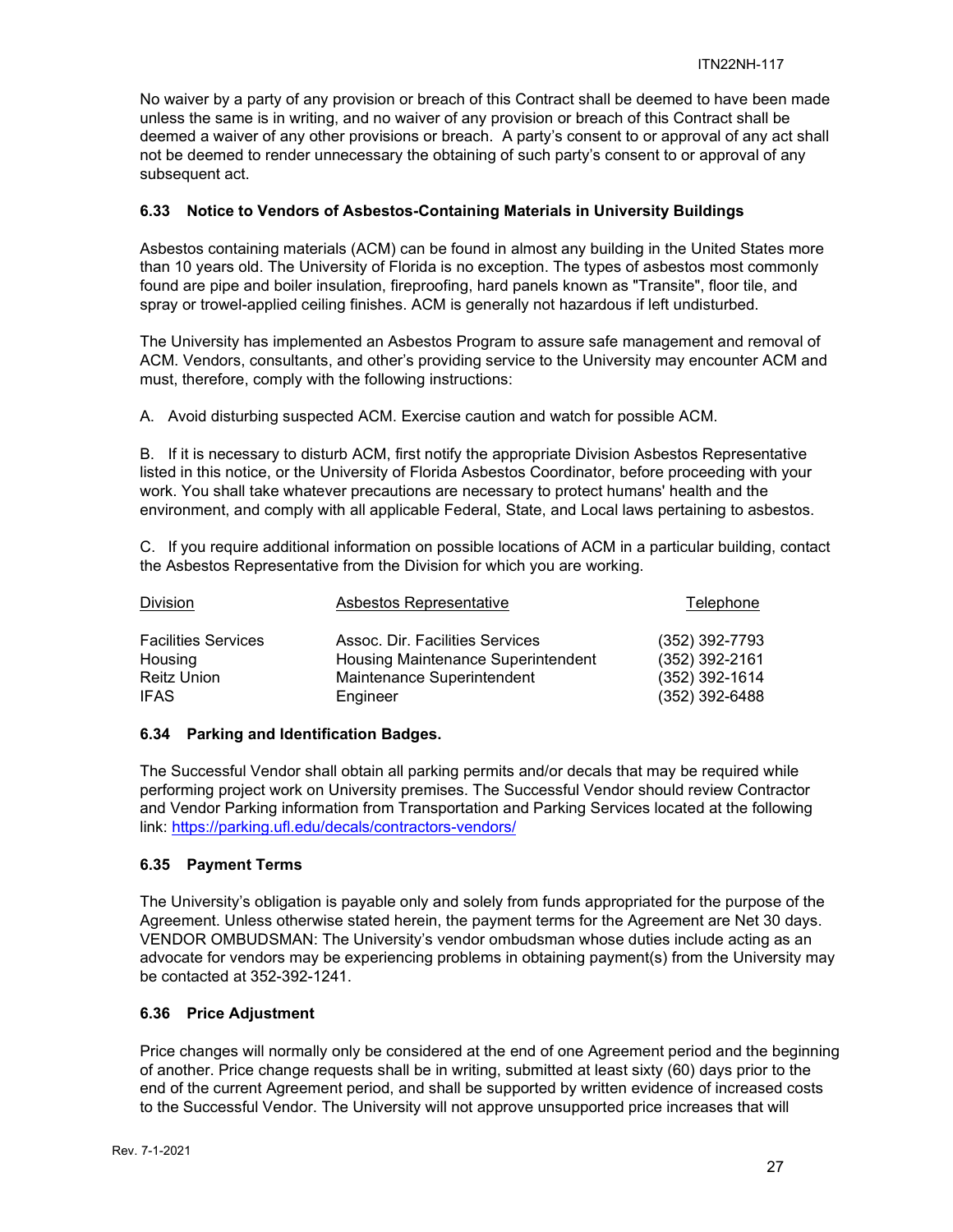merely increase the gross profitability of the Successful Vendor at the expense of the University. Price change requests shall be a factor in the Agreement renewal review process. The University shall, in its sole opinion, determine whether the requested price increase or an alternate option is in the best interest of the University.

## <span id="page-27-0"></span>**6.37 Prior Course of Dealings**

No trade usage, prior course of dealings, or course of performance under other agreements shall be a part of any agreement resulting from this ITN; nor shall such trade usage, prior course of dealing, or course of performance be used in the interpretation or construction of such resulting agreement.

## <span id="page-27-1"></span>**6.38 Intentionally Omitted**

## <span id="page-27-2"></span>**6.39 Public Entity Crime**

A person or affiliate who has been placed on the convicted list by the Department of Management Services, State of Florida, may not submit a proposal on a contract to provide any goods or services, including construction, repairs, or leases and may not be awarded or perform work as a Vendor, supplier, subcontractor, or consultant for the University of Florida for a period of 36 months from the date of being placed on the convicted list, a "person" or "affiliate" includes any natural person or any entity, including predecessor or successor entities or any entity under the control of any natural person who is active in its management and who has been convicted of a public entity crime (Rule 6C1-3.020 FAC).

## <span id="page-27-3"></span>**6.40 Public Records**

All proposal information submitted and opened becomes subject to the Public Records Law set forth in Chapter 119 F.S.

## **IF THE VENDOR HAS QUESTIONS REGARDING THE APPLICATION OF CHAPTER 119, FLORIDA STATUTES, TO THE VENDOR'S DUTY TO PROVIDE PUBLIC RECORDS RELATING TO THIS CONTRACT, CONTACT THE CUSTODIAN OF PUBLIC RECORDS AT Phone: (352) 846-3903**

## **email: [PR-Request@ufl.edu](mailto:PR-Request@ufl.edu) Mail: PO Box 113156, Gainesville, FL 32611-3156**

Any resulting Agreement may be unilaterally canceled for refusal by the vendor to allow public access to all documents, papers, letters, or other materials made or received by the Successful Vendor in conjunction with the Agreement and subject to the provisions of Chapter 119. F.S.

## <span id="page-27-4"></span>**6.41 Referencing of Orders**

For each order issued against an agreement resulting hereunder, the University intends in good faith to reference this ITN for pricing, terms and conditions, delivery location, and other particulars. However, in the event the University fails to do so, the University's right to such terms and conditions, and particulars shall not be affected, and no liability of any kind or amount shall accrue to the University.

## <span id="page-27-5"></span>**6.42 Remedies and Applicable Law**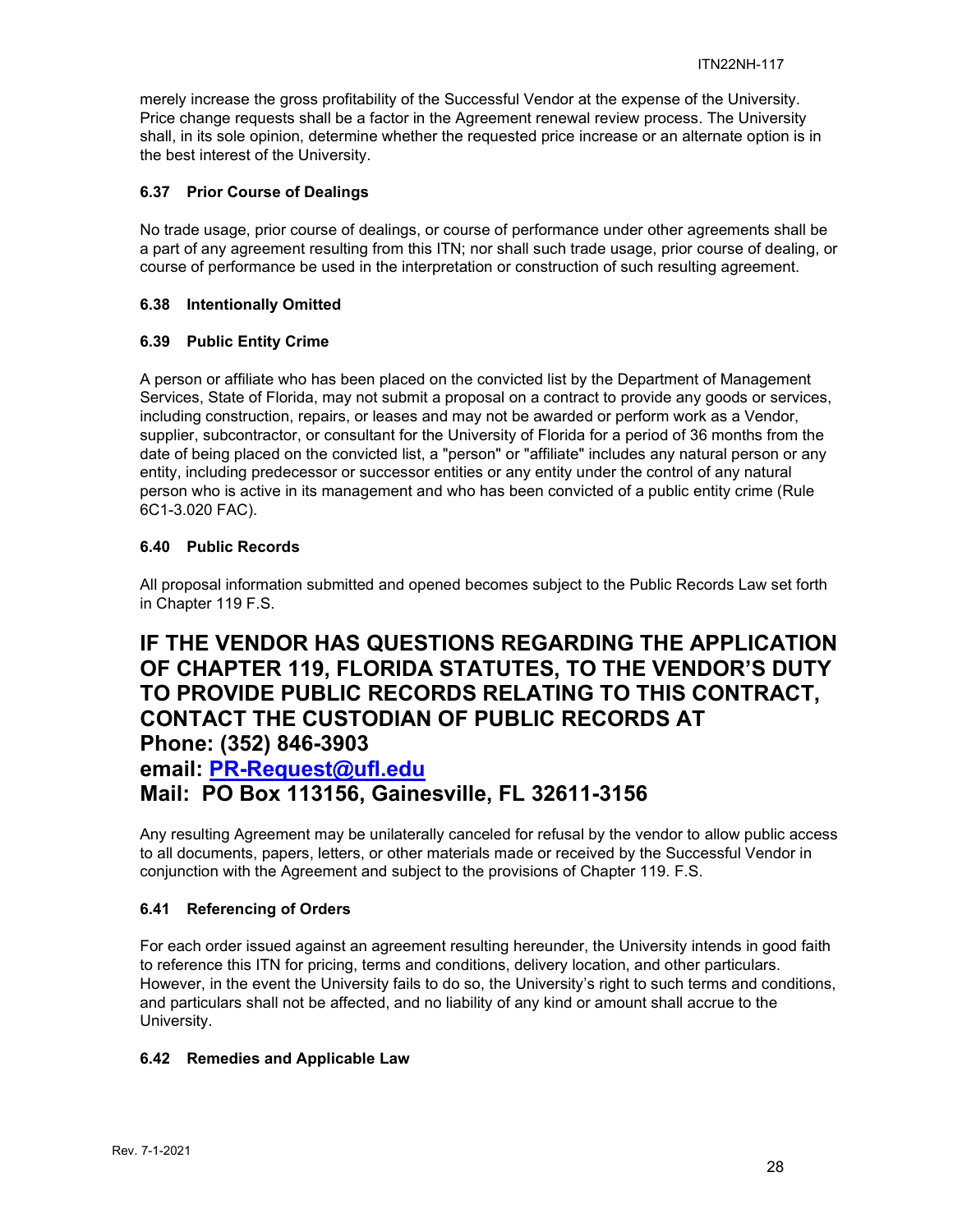The Agreement shall be governed by and construed in accordance with the laws of the State of Florida (without regard to principles of conflict of laws) and the rules and regulations of the Florida Board of Governors and the University. University and Successful Vendor shall have available all remedies afforded each by said law. The venue in any action or litigation commenced to enforce the Agreement shall be brought in Alachua County, Florida, and both parties consent to such jurisdiction and venue regardless of the residence of the parties at the time the action is commenced.

## <span id="page-28-0"></span>**6.43 Right of Inspection**

University shall have the right to inspect the goods at delivery before accepting them.

## <span id="page-28-1"></span>**6.44 Right of Offset**

The University shall be entitled to offset against any sums due the Successful Vendor, any expenses or costs incurred by the University, or damages assessed by the University concerning the Successful Vendor's non-conforming performance or failure to perform the Agreement, or any other debt owing the University, including expenses, costs and damages described in the termination provisions contained herein.

## <span id="page-28-2"></span>**6.45 Shipment Under Reservation Prohibited**

Successful Vendor is not authorized to ship the goods under reservation and no tender of a bill of lading will operate as a tender of the goods.

## <span id="page-28-3"></span>**6.46 Specifications: Brand Name or Acceptable Alternate**

Where in these specifications reference is made to materials, trade names, catalog numbers or articles of certain manufacture, it is done for the sole purpose of establishing a basis of a comparable standard of quality, performance, characteristics desired and is not intended to limit or restrict competition. It shall be understood that such method of specification description is not intended to exclude other processes, similar designs, or kinds of materials, but is intended solely as a means of establishing a standard of comparison to be utilized for solicitation evaluation purposes. Other material or product may be used, if in the sole opinion of the University, they are equal in durability, quality and of a design in harmony with the intent of these specifications. Such other material or product which is substantially equivalent to those specific brand(s) specified shall qualify for solicitation evaluation and award consideration by the University. The University reserves the right to reject any substitute material or product which, in its opinion, does not meet the standard of quality established by reference in these specifications and is not considered an acceptable alternate for the intended use and purpose. The burden of proof as to meeting the requirements of these specifications shall be the responsibility of the submitting vendor. Such proposer(s) who is offering any material or product other than the item(s) specified herein must submit with their solicitation response catalog cuts and detailed specifications which will completely describe the item(s) on which they are offering for an acceptable alternate determination by the University. Where the proposer proposes to substitute a material or product which is not known to the University, he/she shall be prepared to submit samples on request for the University's inspection and evaluation. The cost of transportation, both ways, of such samples shall be borne by the submitting proposer.

## <span id="page-28-4"></span>**6.47 Successful Vendor to Package Goods**

Successful Vendor will package goods in accordance with good commercial practice. Each shipping container shall be clearly and permanently marked as follows: (a) Successful Vendor's name and address; (b) Consignee's name, address and purchase order number; (c) Container number and total number of containers, e.g. box 1 of 4 boxes and (d) the number of the container bearing the packing slip. Successful Vendor shall bear cost of packaging unless otherwise provided.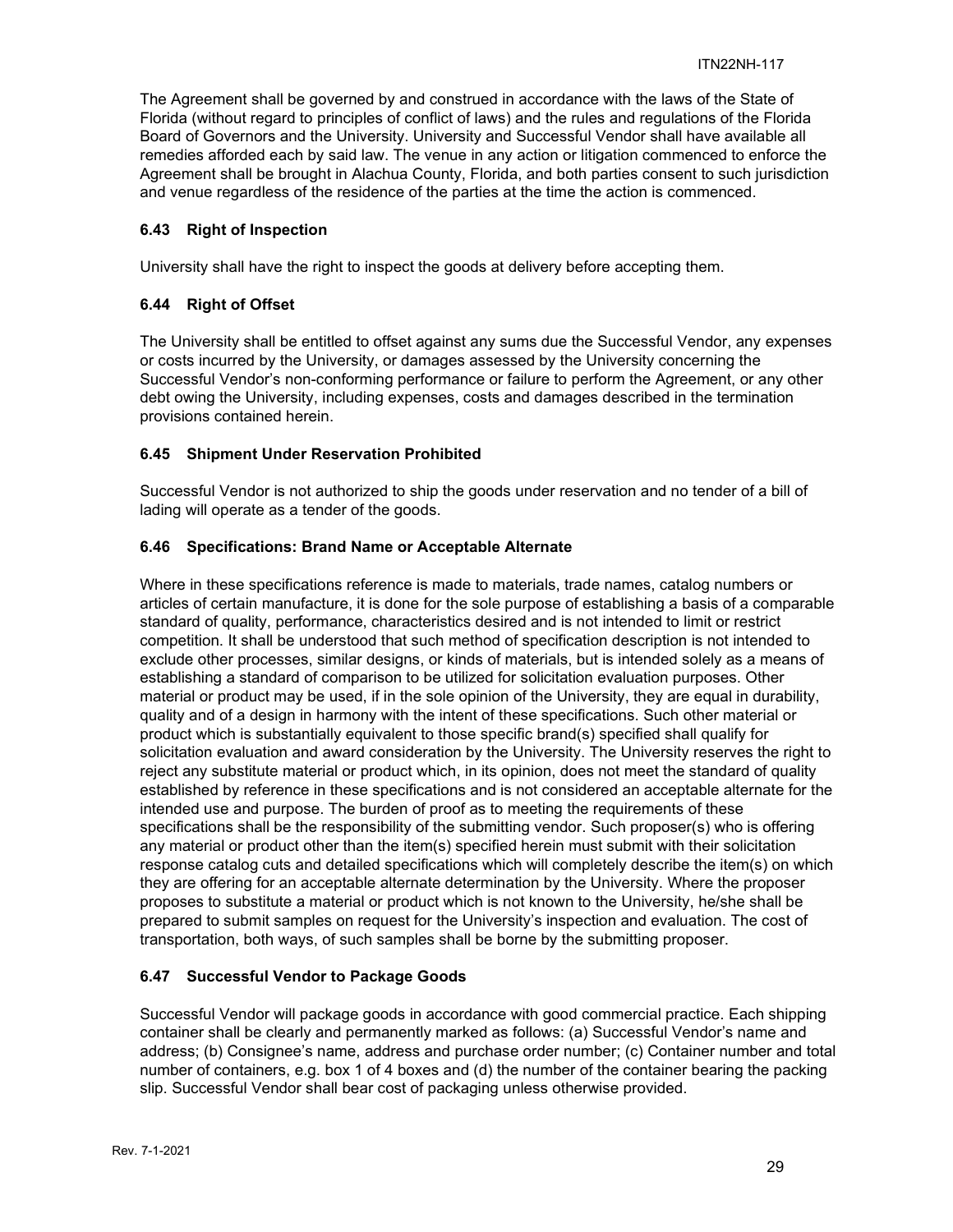## <span id="page-29-1"></span><span id="page-29-0"></span>**6.48 Termination**

#### **6.48.1 Convenience**

Upon giving at least seven (7) days written notice, University may terminate this Contract, at any time, with no further obligation to Contractor, other than to pay for Services provided in compliance with this Contract prior to Contractor's receipt of the notice of termination. If Contractor defaults under this Agreement and does not cure its default within fourteen (14) days after written notice thereof, University may terminate this Contract. The University reserves the right to terminate the Agreement in whole or part at any time when in the best interests of the University without penalty or cause. Upon receipt of the written notice, the Successful Vendor shall immediately stop all work as directed in the notice, notify all subcontractors of the effective date of the termination and minimize all further costs to the University. In the event of termination under this provision, all documents, data and reports prepared by the Successful Vendor under the Agreement shall become the property of and delivered to the University. The Successful Vendor shall be entitled to receive just and equitable compensation for work in progress, work completed and materials accepted before the effective date of termination. Such compensation shall be the Successful Vendor's sole remedy against the University in the event of termination under this provision.

#### <span id="page-29-2"></span>**6.48.2 Default**

The University reserves the right to terminate the Agreement in whole or in part due to the failure of the Successful Vendor to comply with any term or condition of the Agreement, to acquire and maintain all required insurance policies, bonds, licenses and permits, or to make satisfactory progress in performing the Agreement. The University shall provide written notice of the termination and the reasons for it to the Successful Vendor. Upon termination under this provision, all goods, materials, documents, data and reports prepared by the Successful Vendor under the Agreement shall become the property of and be delivered to the University on demand. The University may, upon termination of the Agreement, procure, on terms and in the manner that it deems appropriate, materials, or services to replace those under the Agreement. The Successful Vendor shall be liable to the University for any excess costs incurred by the University in re-procuring the materials or services.

## <span id="page-29-3"></span>**6.48.3 Gratuities**

The University may, by written notice to the Successful Vendor, cancel the Agreement if it is discovered by the University that gratuities, in the form of entertainment, gifts or other, were offered or given by the Successful Vendor, or any agent or representative of the Successful Vendor, to any officer or employee of the University with a view toward securing favorable treatment with respect to the awarding or amending, or the making of any determinations with respect to the performing of such Agreement. In the event the Agreement is canceled by the University pursuant to this provision, University shall be entitled, in addition to any other rights and remedies, to recover or withhold the amount of the cost incurred by Successful Vendor in providing such gratuities.

## <span id="page-29-4"></span>**6.48.4 Insolvency**

The University shall have the right to terminate the Agreement at any time in the event Successful Vendor files a petition in bankruptcy; or is adjudicated bankrupt; or if a petition in bankruptcy is filed against Successful Vendor and not discharged within thirty (30) days; of if Successful Vendor becomes insolvent or makes an assignment for the benefit of its creditors or an arrangement pursuant to any bankruptcy law; of if a receiver is appointed for Successful Vendor or its business.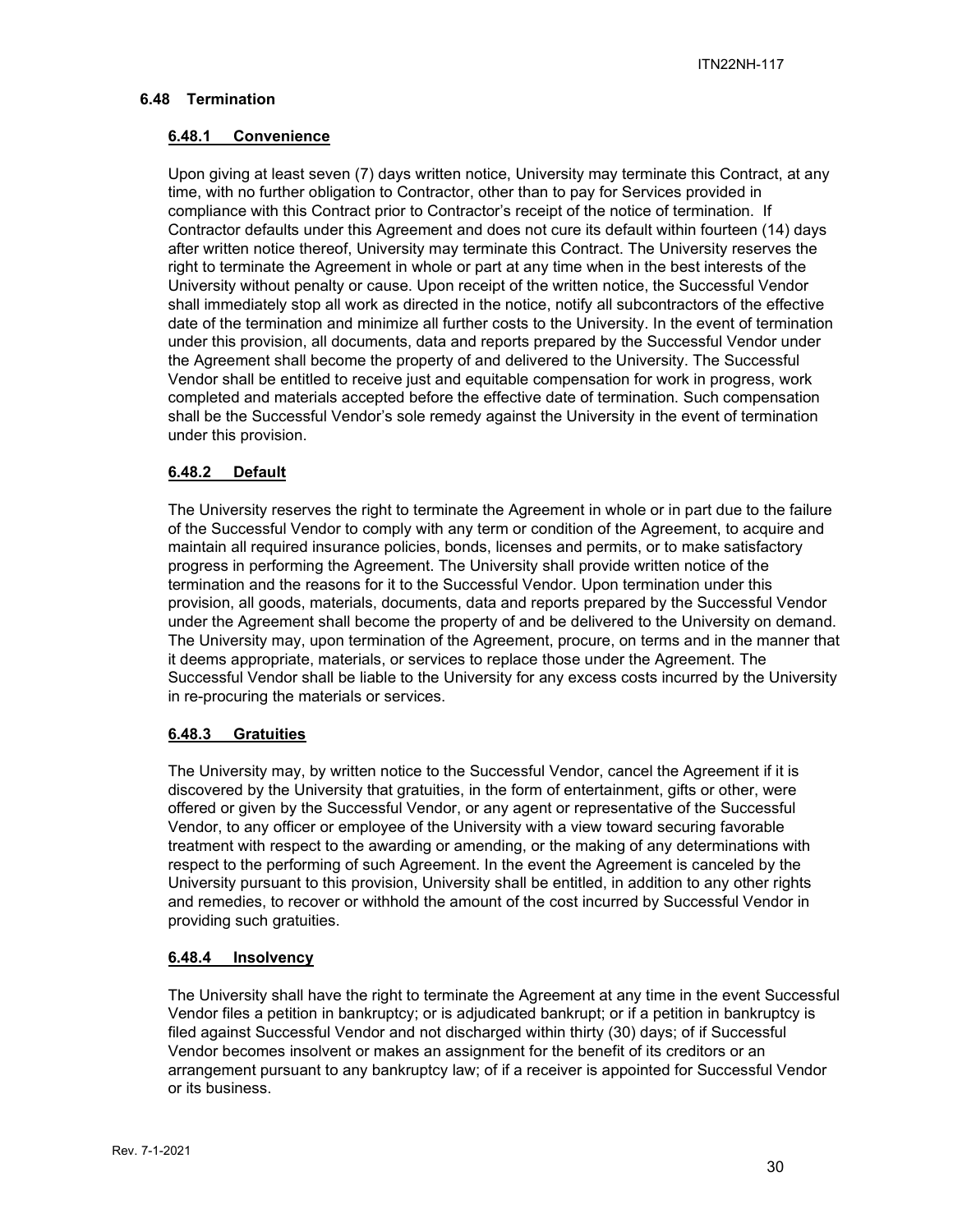#### <span id="page-30-0"></span>**6.48.5 Lack of Funds**

The State of Florida's and UF's performance and obligation to pay under this Agreement is contingent upon an annual appropriation by the Florida State Legislature. The Agreement may be canceled without further obligation on the part of the University of Florida in the event that sufficient appropriated funding is unavailable to assure full performance of the terms. The Successful Vendor shall be notified in writing of such non-appropriation as soon as reasonably possible. No penalty shall accrue to the University in the event this cancellation provision is exercised. This cancellation provision shall not be construed so as to permit the University to terminate the Agreement in order to acquire similar equipment, material, supplies or services from another party.

#### <span id="page-30-1"></span>**6.48.6 Stop Work Order**

The University may at any time, by written order to the Successful vendor, require the Successful Vendor to stop all or any part of the work called for by the Agreement for a period of ninety (90) days after the order is delivered to the Successful Vendor, and for any further period to which the parties may agree. The order shall be specifically identified as a Stop Work Order issued under this provision. Upon receipt of the order, the Successful Vendor shall immediately comply with its terms and take all reasonable steps to minimize the incidence of costs allocable to the work covered by the order during the period of work stoppage. If a Stop Work Order issued under this provision is canceled or the period of the order or any extension expires, the Successful Vendor shall resume work. The University shall make an equitable adjustment in the delivery schedule or Agreement price, or both, and the Agreement shall be amended in writing accordingly.

#### <span id="page-30-2"></span>**6.48.7 Suspension or Debarment**

The University may by written notice to the Successful Vendor immediately terminate the Agreement if the University determines that the Successful Vendor has been debarred, suspended or otherwise lawfully prohibited from participating in any public procurement activity, including but limited to, being disapproved as a subcontractor Vendor of any public procurement unit or other governmental body.

#### <span id="page-30-3"></span>**6.48.8 Continuation of Performance Through Termination**

The Successful Vendor shall continue to perform, in accordance with the requirements of Agreement, up to the date of termination, as directed in the termination notice.

#### <span id="page-30-4"></span>**6.49 Title and Risk of Loss**

The title and risk of loss of the goods and equipment shall not pass to University until University actually receives the goods and equipment at the point or points of delivery.

#### <span id="page-30-5"></span>**6.50 Warranties**

In addition to any implied warranties, Successful Vendor warrants that the goods furnished will conform to the specifications, drawings, and descriptions listed herein, and to the sample or samples if any, furnished by the Successful Vendor. In the event of a conflict between the specifications, drawings, and descriptions, the specifications shall govern.

#### <span id="page-30-6"></span>**6.51 Payment Card Industry Data Security Standard.**

For e-commerce business and/or credit card transactions, Proposer agrees to be bound by the requirements and terms of the Rules of all applicable Card Associations, as amended from time to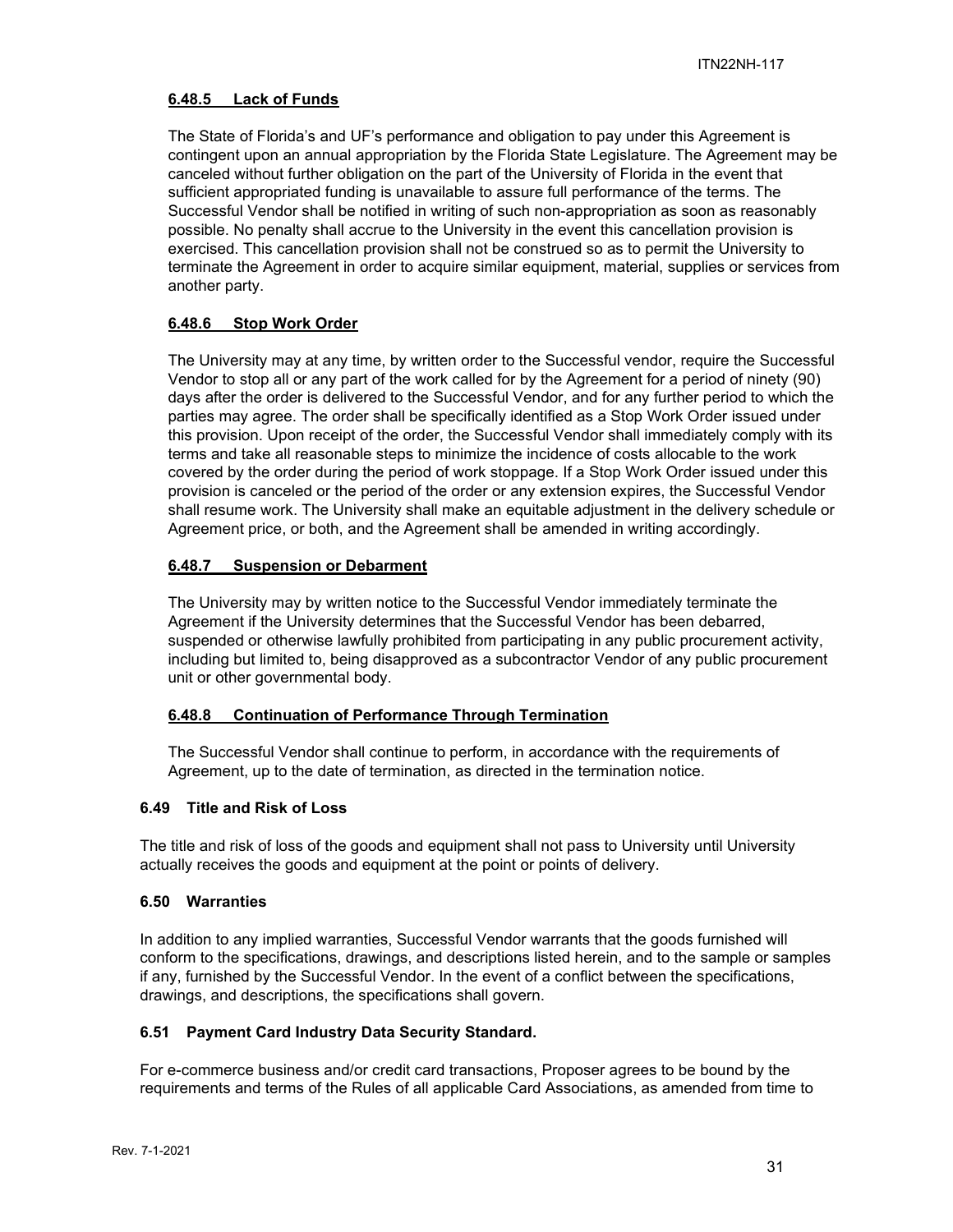time, and be solely responsible for security and maintaining confidentiality of Card transactions processed by means of electronic commerce up to the point of receipt of such transactions by Bank.

Proposer is required to be in compliance with the requisites of the SAS 70 and/or Payment card Industry Data Security Standard and provide written attestation of compliance annually.

#### <span id="page-31-0"></span>**6.52 Payment and Invoice Information**

All invoices will need to contain either a **UF purchase order number** or the **8-digit department ID number** of the department with which you are doing business. Please include your Tax Identification number. All invoices for payment should be submitted to the University of Florida via:

Email: [UFL.invoices@edmgroup.com](mailto:UFL.invoices@edmgroup.com)

Or by Fax: 1-570-496-5411

Or by Mail: University of Florida Attn: Accounts Payable PO Box 3357 Scranton, PA 18505

#### <span id="page-31-1"></span>**6.53 Travel**

Any travel authorized by this Contract and being compensated separately shall be compensated in accordance with University's travel policy [\(http://fa.ufl.edu/uco/handbook/handbook.asp?doc=1.4.14\)](http://fa.ufl.edu/uco/handbook/handbook.asp?doc=1.4.14) and Contractor shall be required to provide all back-up documentation required by the policy.

## <span id="page-31-2"></span>**6.54 State Purchasing Requirements**

IT IS EXPRESSLY UNDERSTOOD AND AGREED THAT ANY ARTICLES THAT ARE THE SUBJECT OF, OR REQUIRED TO CARRY OUT, THIS CONTRACT SHALL BE PURCHASED FROM A NONPROFIT AGENCY FOR THE BLIND OR FOR THE SEVERELY HANDICAPPED THAT IS QUALIFIED PURSUANT TO CHAPTER 413, FLORIDA STATUTES, IN THE SAME MANNER AND UNDER THE SAME PROCEDURES SET FORTH IN SECTION [413.036\(](http://www.leg.state.fl.us/STATUTES/index.cfm?App_mode=Display_Statute&Search_String=&URL=Ch0413/Sec036.HTM)1) AND (2), FLORIDA STATUTES; AND FOR PURPOSES OF THIS CONTRACT THE CONTRACTOR SHALL BE DEEMED TO BE SUBSTITUTED FOR THE UNIVERISTY INSOFAR AS DEALINGS WITH SUCH QUALIFIED NONPROFIT AGENCY ARE CONCERNED. This requirement applies only if any such nonprofit agency produces a product covered by this CONTRACT and can satisfy the terms of this CONTRACT with respect to price, quantity, quality, and delivery time. Any questions concerning available products should be directed to: Division of Vocational Rehabilitation Headquarters, 2002 Old St. Augustine Road, Building A, Tallahassee, Florida 32301-4862, (800) 451-4327 (Voice/TDD).

IT IS EXPRESSLY UNDERSTOOD AND AGREED THAT ANY ARTICLES WHICH ARE THE SUBJECT OF, OR REQUIRED TO CARRY OUT, THIS CONTRACT SHALL BE PURCHASED FROM THE CORPORATION IDENTIFIED UNDER CHAPTER 946, F.S., IN THE SAME MANNER AND UNDER THE SAME PROCEDURES SET FORTH IN SECTION [946.515\(](http://www.leg.state.fl.us/STATUTES/index.cfm?App_mode=Display_Statute&Search_String=&URL=Ch0946/Sec515.HTM)2), AND (4), F.S.; AND FOR PURPOSES OF THIS CONTRACT THE CONTRACTOR CARRYING OUT THE PROVISIONS OF THIS CONTRACT SHALL BE DEEMED TO BE SUBSTITUTED FOR UNIVERSITY INSOFAR AS DEALINGS WITH SUCH CORPORATION ARE CONCERNED. This requirement applies only if the corporation produces a product covered by this CONTRACT and can satisfy the terms of this CONTRACT with respect to price, quantity, quality, and delivery time. Any questions concerning the corporation's ability to provide products or services should be directed to: Prison Rehabilitative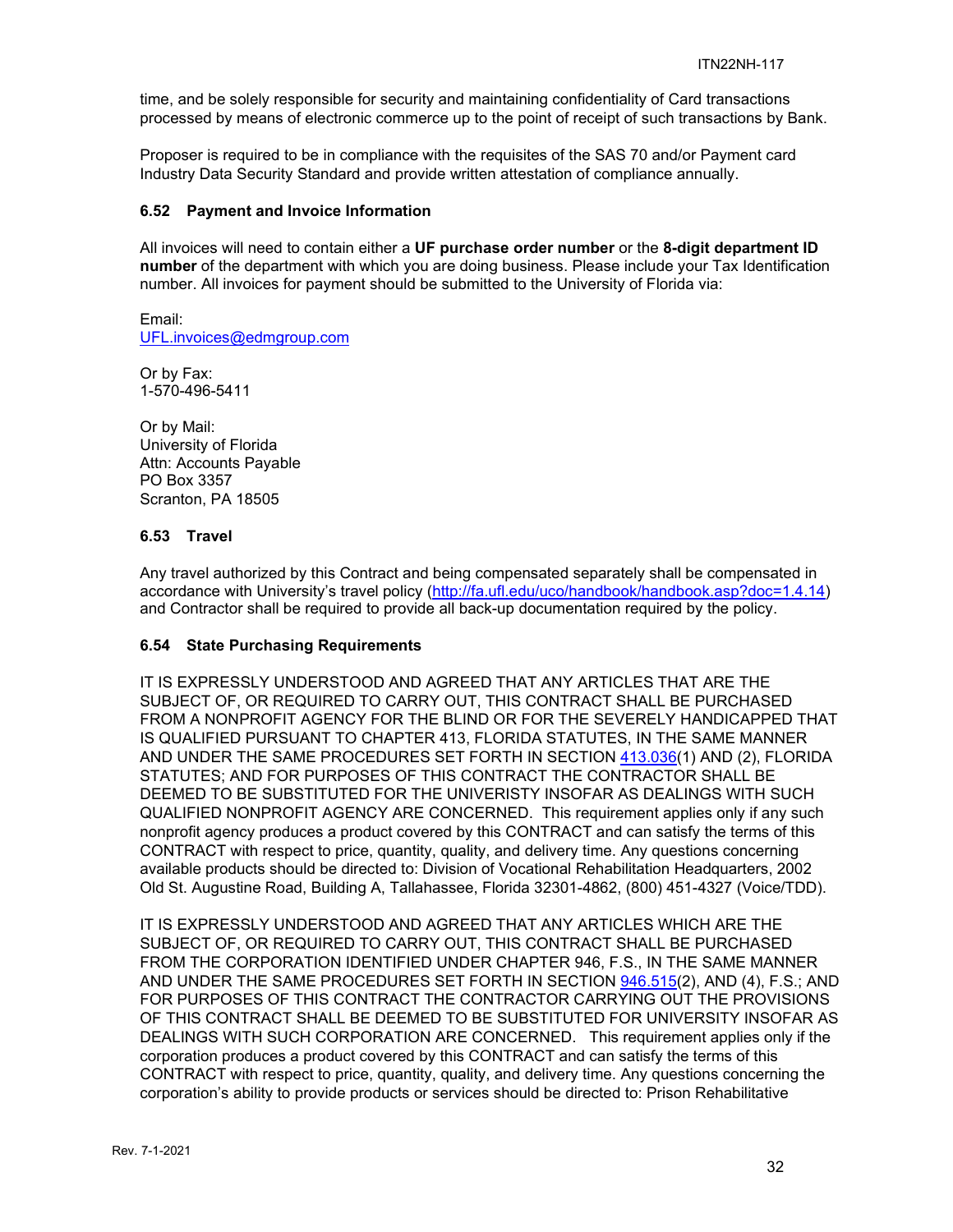Industries and Diversified Enterprises, Inc., 12425 - 28th Street North, Saint Petersburg, Florida 33716, (727) 572-1987.

#### <span id="page-32-0"></span>**6.55 Notices**

All notices, consents, approvals and other communications (collectively, "Notices") which may be or are required to be given by either party shall be properly given only if made in writing and sent to the address of University or Contractor, as applicable, set forth in Exhibit A, as the same is modified in accordance herewith, by hand delivery, U.S. Certified Mail (Return Receipt Requested) or nationally recognized overnight delivery service. Telephone and facsimile numbers and e-mail addresses are listed for convenience only. Either party may change its address for Notices by giving written notice to the other party in accordance with this provision.

## <span id="page-32-1"></span>**6.56 Ownership of Work**

All reports, studies, plans, deliverables, strategies, materials, discoveries, inventions, processes, designs, plans, trade secrets, data, information, documents and other work (collectively, "Work"), whether of a technical nature or not, made, developed or obtained by Contractor pursuant to this Contract or in connection with the provision of the Services shall be the sole and exclusive property of University and any copyrightable Work shall be deemed a "work made for hire" under the United States copyright laws. Should such Work not constitute a "work made for hire" under the United States copyright laws, Contractor hereby grants, transfers, assigns, and conveys to University and its successors and assigns, the entire right, title, and interest in the Work or any part thereof. At all times during and after the Term, Contractor shall assist University in obtaining and maintaining, for University's benefit, copyrights and other relevant legal protections in the Work and Contractor shall execute and cause its subcontractors to execute such further instruments as University may reasonably require as evidence of ownership of such rights. Immediately upon termination of this Contract for any reason, all Work, in whatever form, shall be turned over to University. This provision shall survive the termination of this contract.

## <span id="page-32-2"></span>**6.57 Access to Work**

University shall always have access to review the ongoing Work of Contractor for purposes of inspecting the same and determining that the Services are being performed in accordance with the terms of this Contract.

## <span id="page-32-3"></span>**6.58 Independent Contractor**

Contractor is and shall at all times remain an independent contractor, with sole control of the manner and means of performing the Services. Contractor shall have no authority to bind or commit University to any contract, representation or obligation to or with any third party or to incur any cost, expense, liability or other amount for or on behalf of University, and Contractor shall not act as or represent that it is the agent of University. Further, it is understood and agreed by the parties that nothing contained in this Contract shall be construed to create a joint venture, partnership, association, or other affiliation or like relationship between the parties, it being specifically agreed that their relationship is and shall remain that of independent parties to a contractual relationship as set forth in this Contract.

## <span id="page-32-4"></span>**6.59 No Use of Name/Logos/Public Statements**

Except with the prior written consent of the other party, no party shall, make any press or media announcement concerning this Contract, or use the name, logos, or trademarks of any other party, or any version, abbreviation, or representation of them. In the case of University, consent must be provided by its Vice President for University Relations or that position's designee.

## <span id="page-32-5"></span>**6.60 Time of the Essence**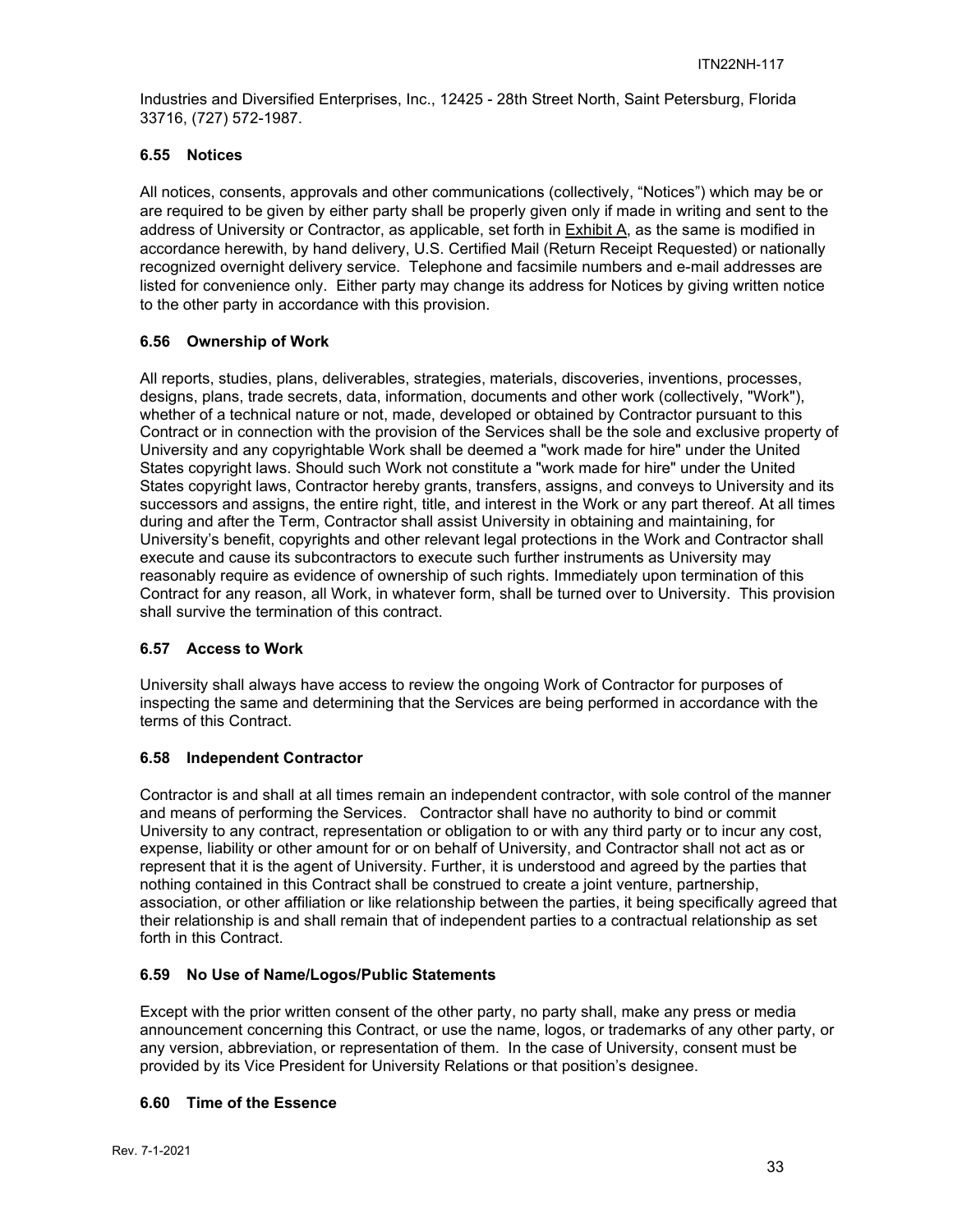Time is of the essence with respect to all provisions of this Contract in which a definite time for performance is specified.

#### <span id="page-33-0"></span>**6.61 Construction**

The language and all parts of this Contract shall be construed according to its fair meaning and not strictly for or against any of the parties hereto. University and Contractor have agreed to the use of the particular language of this Contract, and any question regarding the meaning of this Contract shall not be resolved by any rule providing for interpretation against the party who caused the uncertainty to exist or against the draftsman. Unless the context indicates otherwise, (i) the terms "hereof", "hereunder", "herein" and similar expressions refer to this Contract as a whole, (ii) the singular shall include the plural and the masculine gender shall include the feminine and the neuter, and (iii) all references to sections and subsections shall be deemed references to the sections and subsections of this Contract. The section headings in this Contract are for convenience only and do not alter, amend, define, limit or otherwise affect the terms set forth herein. If any provision of this Contract is found by a court of competent jurisdiction to be illegal, invalid or unenforceable, the remainder of this Contract will not be affected, and in lieu of each provision that is found to be illegal, invalid or unenforceable, a provision will be added as a part of this Contract that is as similar to the illegal, invalid or unenforceable provision as may be possible and be legal, valid and enforceable. All negotiations, considerations, representations, and understandings between University and Contractor are incorporated herein. This Contract constitutes the entire agreement of the parties with respect to the subject matter hereof. This Contract may be executed in multiple counterparts, each of which shall be deemed a duplicate original, but all of which taken together shall constitute one and the same instrument.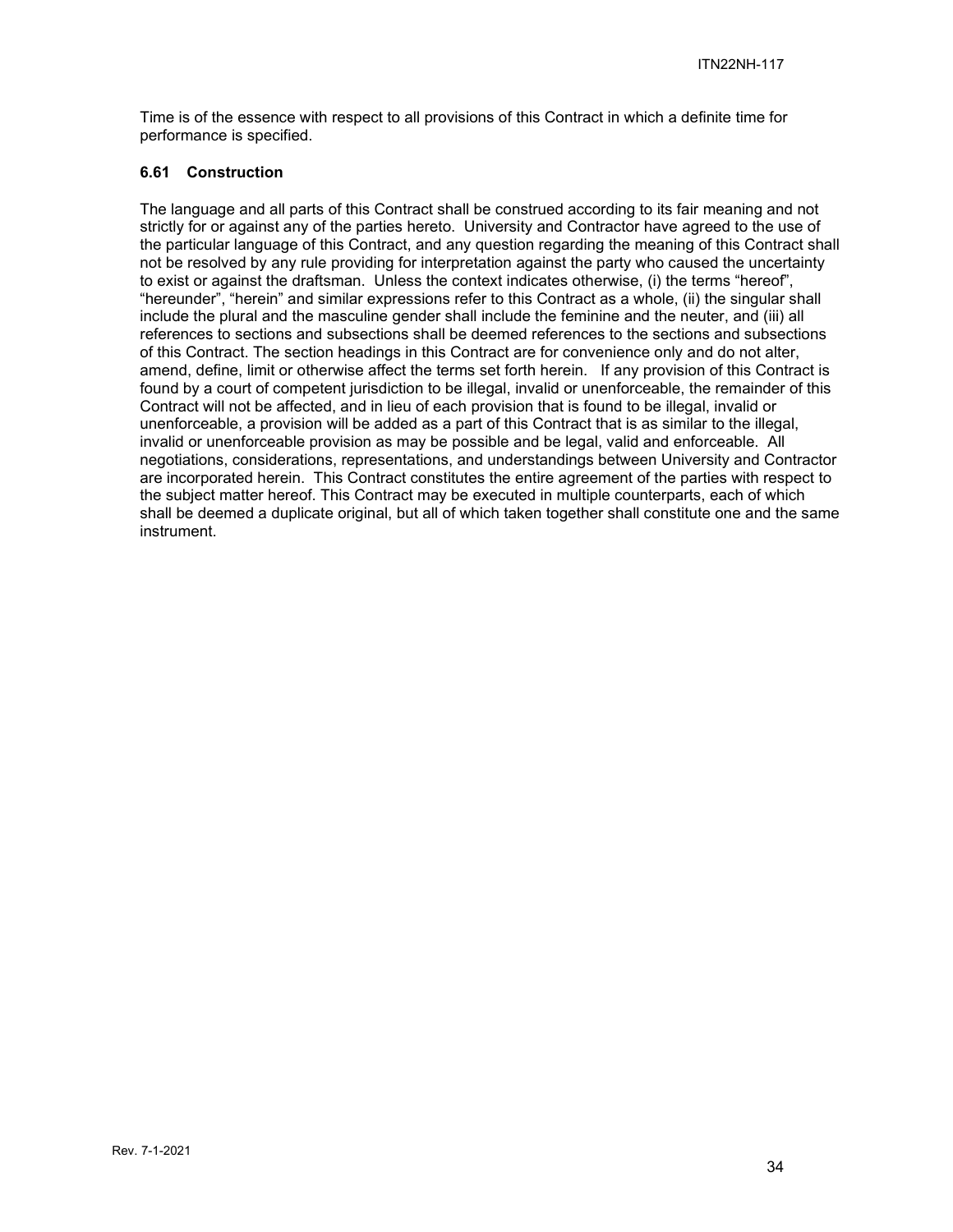#### <span id="page-34-0"></span>**7.0 Certifications and Forms**

#### <span id="page-34-1"></span>**7.1 Certification of Proposal**

Explanation: This certification attests to the vendor's awareness of, and agreement, to the content of this ITN and all accompanying provisions contained herein.

Action: Vendor is to ensure that the following certificate is duly completed and correctly executed by an authorized officer of your company.

This proposal is submitted in response to Invitation to Negotiate # ITN22NH-117 issued by the University of Florida. The undersigned, as a duly authorized officer, hereby certifies that

> \_\_\_\_\_\_\_\_\_\_\_\_\_\_\_\_\_\_\_\_\_\_\_\_\_\_\_\_\_\_\_\_\_\_\_\_\_ (Vendor Name)

agrees to be bound by the content of this proposal and agrees to comply with the terms, conditions and provisions of the referenced Invitation to Negotiate (ITN) and any addenda thereto in the event of an award. Exceptions are to be noted as stated in the ITN. The proposal shall remain in effect for a period of ninety (90) calendar days as of the Due Date for responses to the ITN.

The undersigned certifies that to the best of his/her knowledge: (check one pf the below and provide information if required)

There is no trustee or employee of the University of Florida who has or whose Relative has an Interest in the entity or entities making this proposal or who is a natural person making this proposal.

There are trustee(s) and/or employee(s) of the University of Florida who have, and/or whose Relative(s) have, an Interest in the entity or entities making this proposal or who is a natural person making this proposal. Describe the nature of the interest held by each trustee, employee, or Relative of the trustee or employee (for example, grandson of Employee X owns the company or spouse of Employee Y is a director of the company).

"Interest" for purposes of this disclosure includes the following: director, trustee, officer, or employee of an entity, any contract with an entity (including consulting), or any partner, proprietor, stock, equity, or other ownership interest in an entity.

"Relative" for the purpose of this disclosure is an individual who is related to the trustee or employee as father, mother, son, daughter, brother, sister, uncle, aunt, first cousin, nephew, niece, husband, wife, father-in-law, mother-in-law, son-in-law, daughter-in-law, brother-in-law, sister-in-law, stepfather, stepmother, stepson, stepdaughter, stepbrother, stepsister, half brother, half sister, grandparent, great grandparent, grandchild, great grandchild, step grandparent, step great grandparent, step grandchild, step great grandchild, person who is engaged to be married to the trustee or employee or who otherwise holds himself or herself out as or is generally known as the person whom the trustee or employee intends to marry or with whom the trustee or employee intends to form a household, or any other natural person having the same legal residence as the trustee or employee"

The undersigned further certifies that their firm (check one) \_\_\_**IS** *or* \_\_\_**IS NOT** currently debarred, suspended, or proposed for debarment by any federal entity. The undersigned agrees to notify the University of any change in this status, should one occur, until such time as an award has been made under this procurement action.

Person(s) authorized to negotiate in good faith on behalf of this firm for purposes of this Invitation to Negotiate are: